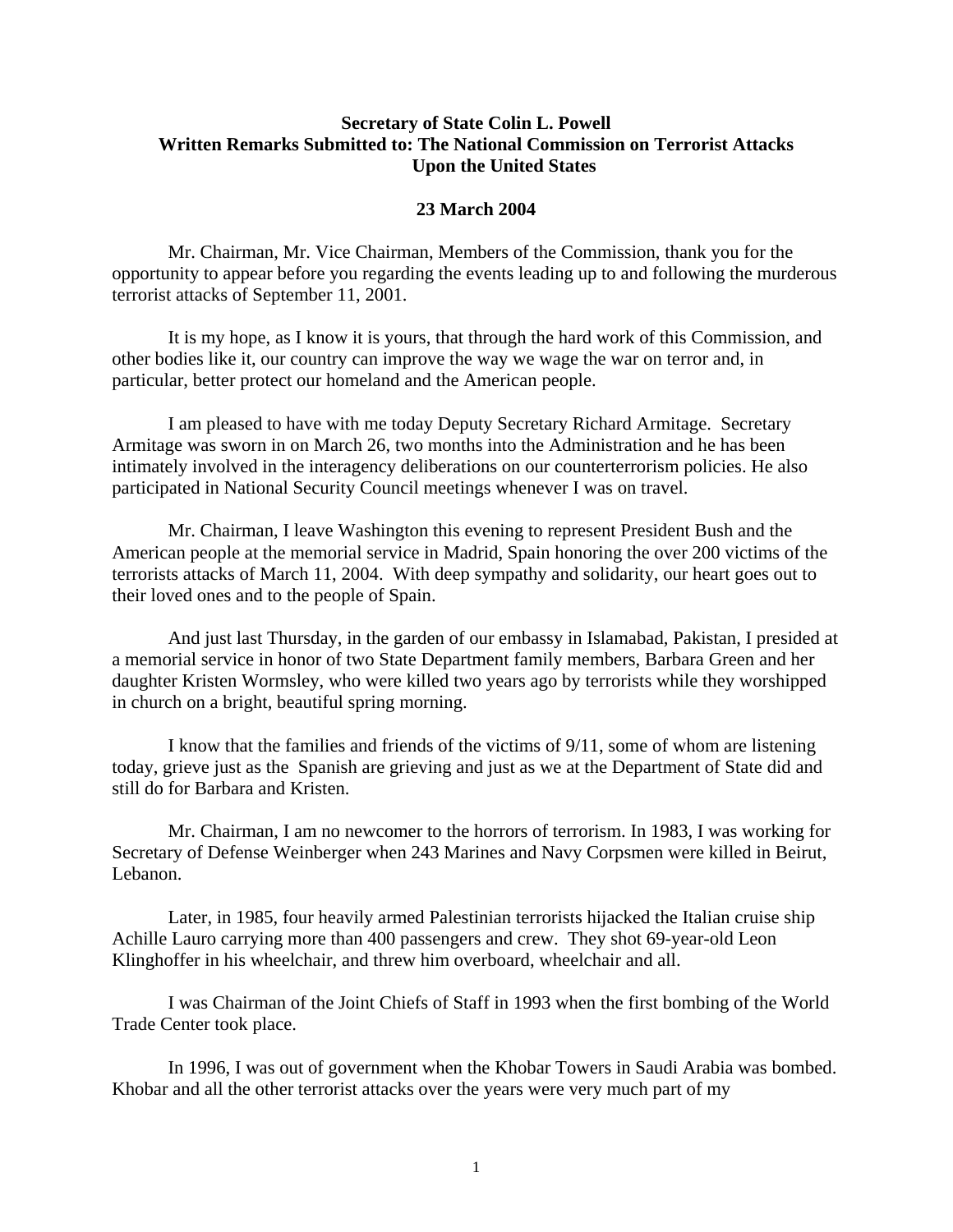consciousness as I prepared to serve as President Bush's principal foreign policy advisor and as Chief Executive Officer of the Department of State.

I was well aware of the fact that I was being sworn in just three months after USS COLE was struck in the harbor at Aden, Yemen, taking the lives of 17 sailors and wounding 30 others.

I was well aware – very well aware -- that our embassies in Kenya and Tanzania had been blown up in 1998, injuring some 4,000 people and killing 220, 12 of them Americans – the highest number of casualties in the State Department's history.

As the new Chief Executive Officer of the Department of State, I was acutely aware that I would be responsible to Presidetn Bush for the safety of the men and women serving at our posts overseas, as well as for the safety and welfare of private American citizens travelling and living abroad.

The 1999 Crowe Commission Report on embassy security became our blueprint for upgrading the security of all our facilities. Admiral Crowe had done an extensive review and made some scathing criticisms of how lax our country was in protecting our personnel serving abroad from terrorist attacks. One of my first actions was to ask retired Major General Charles Williams of the Army Corps of Engineers to come into the Department and head our building operation. We wanted him to move aggressively to protect our people and our installations, including those that belonged to the United States Agency for International Development. And he did.

At the beginning of the Bush Administration, we were building one new, secure Embassy a year. Today we are building 10 new embassy compounds a year with a hard eye toward security. Many of the compounds have separate facilities for USAID. Additionally, with implementation of standard embassy designs, we have been able to reduce overall embassies program costs by 20% and are now delivering secure new embassy compounds in 24 months as opposed to 3/1/2 to 4 years.

As the principal foreign policy advisor to the President, I was well aware, as was the President and all the members of the new team, that Communism and Facism, our old foes of the past century had been replaced by a new kind of enemy -- terrorism. We were all well aware that no nation is immune to terrorism. We were well aware that this adversary is not necessarily a state and that often it has no clear return address. We knew that this monster is hydra-headed, and many-tentacled. We knew that its evil leaders and followers espouse many false causes, but have one commmon purpose – to murder innocent people.

 Mr. Chairman, President Bush and all of us on his team knew that terrorism would be a major concern for us, as it had been for the past several administrations.

During the transition, we were glad to receive the briefings and information that Secretary Albright and her staff provided us on President Clinton's counterterrorism policy and on the actions that were underway or proposed to combat terrorism.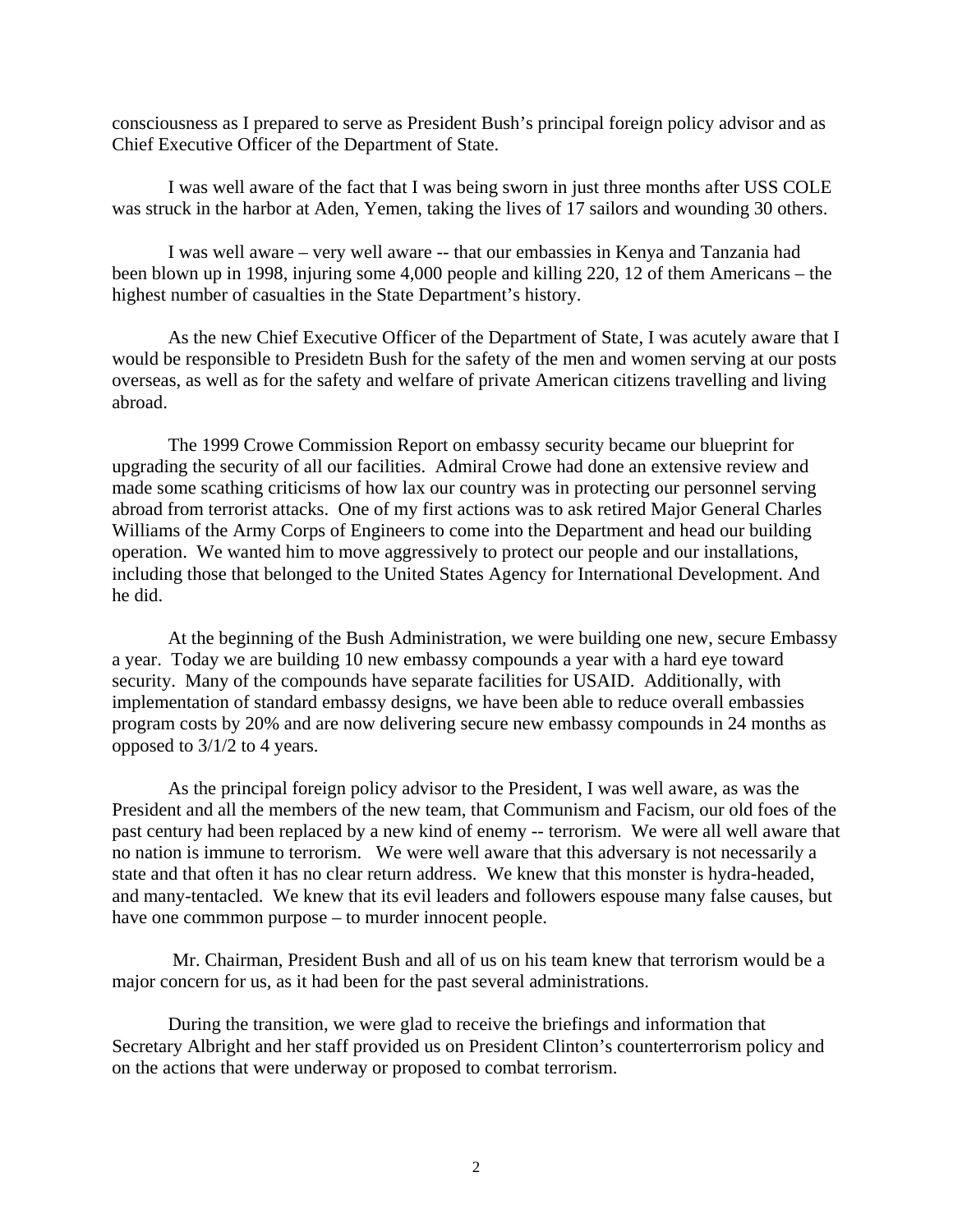Indeed, on December 20, four days after President-Elect Bush named me as Secretary of State-Designate, I asked for and got a briefing on worldwide terrorism from President Clinton's Counterterrorism Security Group, headed by Dick Clarke. In addition to Mr. Clarke, at the briefing were the CIA's Cofer Black, and the FBI's Dale Watson. Also present were representatives from the Department of Defense and the Joint Chiefs of Staff, and from the State Department's own Bureau of Intelligence and Research as was our Acting Coordinator for Counterterrorism.

A major component of the briefing was al Qaida's growing threat to U.S. interests and Afghanistan's role as a safe haven. As a matter of fact, that part of the briefing got my attention. So much so, that later I asked Mr. Armitage to get directly involved as soon as he was sworn in. And he did.

In addition, in my transition book was a paper from Mike Sheehan, Secretary Albright's Counterterrorism Coordinator. That transition paper, under the rubric "Ongoing Threat Environment" stated that "In close coordination with the intelligence community, we must ensure that all precautions are taken to strengthen our security posture, warn U.S. citizens abroad, and maintain a high level of readiness to respond to additional incidents." The paper informed me that "The joint U.S. Yemeni investigation of the USS Cole bombing continues to develop new information and leads" but that "It is still too early to definitely link the attack to a sponsor, i.e. Usama bin Laden." And under "Taliban," the paper records that "We must continue to rally international support for a new round of UN sanctions, including an arms embargo, against the Taliban." The paper further stated: "We should maintain the momentum of getting others, such as the G-8, Russia, India, Caucusus states, Central Asia, to isolate and pressure the Taliban…" It continued: "If the Cole investigation leads back to Afghanistan, we should use it to mobilize the international support for further pressures on the Taliban."

 Let me emphasize that the paper covered a range of terrorism-related concerns, not just al Qaida and the Taliban.

So the outgoing Administration provided me and others in the incoming Administration with transition papers as well as briefings that reinforced our awareness of the worldwide threat from terrorism.

All of us on the Bush national security team, beginning with President Bush, knew we needed continuity in counterterrorism policy. We did not want terrorists to see the early months of a new administration as a time of opportunity. For continuity, President Bush kept Director Tenet on at the CIA. Director Tenet's Counter-Terrorism Center Director, Cofer Black, was kept on until he joined the State Department last year to become my Assistant Secretary for Counterterrorism. Dick Clarke was retained at the National Security Council. I retained Ambassador Edmund Hull as Acting Coordinator for Counterterrorism until I was able to bring in my team, under the leadership of former Brigadier General Frank Taylor of the Air Force's Office of Special Investigations, Cofer Black's immediate predecessor. I also retained David Carpenter as Assistant Secretary for Diplomatic Security and kept Tom Fingar on as Acting Assistant Secretary for Intelligence and Research. Christopher Kojm, now a staff member of your Commission, was a political appointee from the prior administration and served from 1998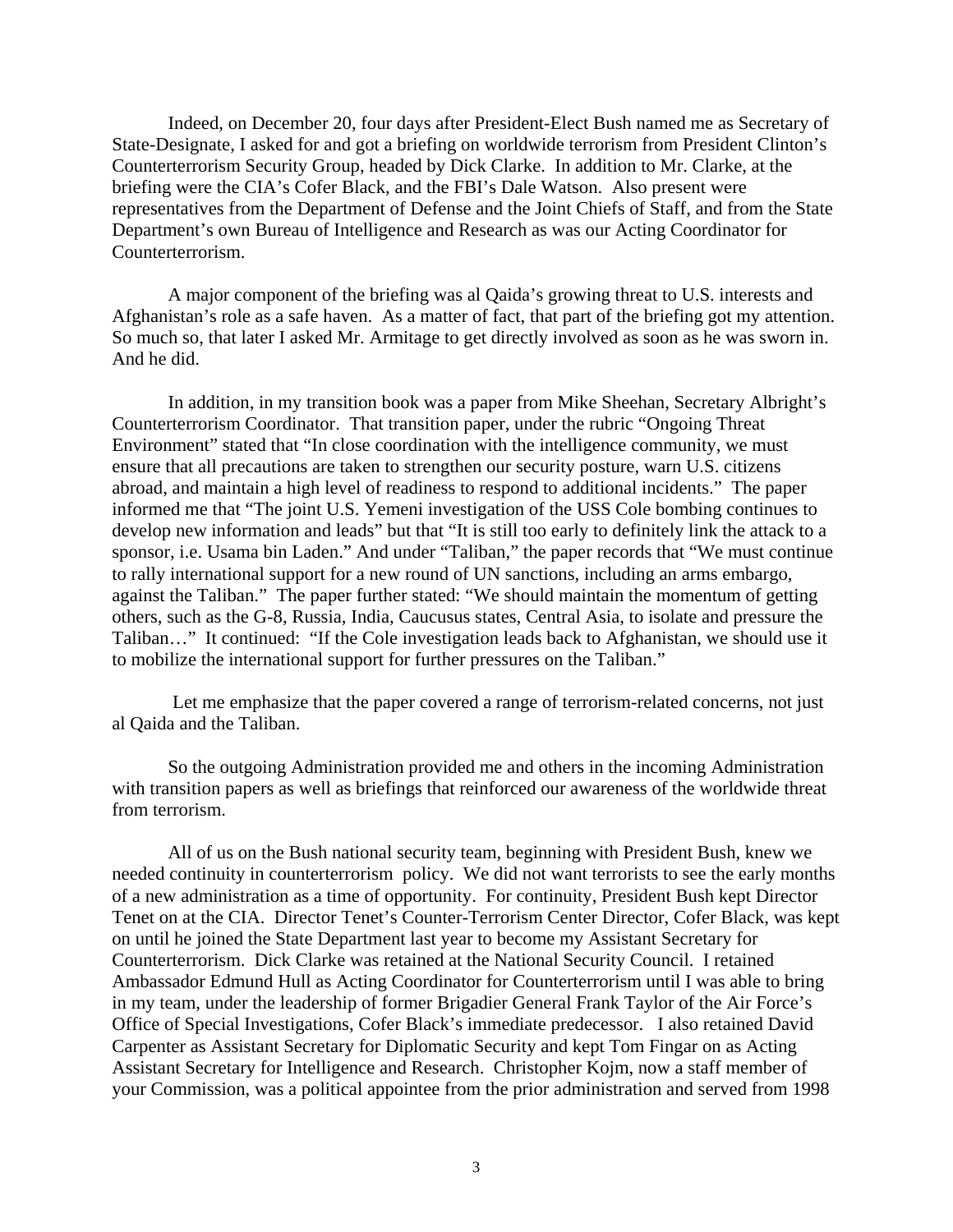to February 2003 as Deputy Assistant Secretary for Intelligence Policy and Coordination. And, of course, FBI Director Louis Freeh provided continuity on the domestic side.

Early on, we made clear to the Congress and the American public that we understood the scope and compelling nature of the threat from terrorism. For example, on February 7, 2001, my Acting Assistant Secretary for Intelligence, Tom Fingar, who had served in the same position in the prior Administration, testified before the Senate Select Committee on Intelligence regarding "Threats to the United States." In the first part of his testimony, he highlighted the threat from unconventional sources, saying: "The magnitude of each individual threat is small, but, in aggregate, unconventional threats probably pose a more immediate danger to Americans than do foreign armies, nuclear weapons, long-range missiles, or the proliferation of WMD and delivery systems."

Fingar then went on to single out Usama bin Laden, stating that: "Plausible, if not always credible, threats linked to his organization target Americans and America's friends or interests on almost every continent." The Department of State was well aware of the terrorist threat.

The new Bush Administration formed, as had the Clinton Administration, counterterrorism and regional interagency committees to study the counterrorism issues in a comprehensive way. The committees reported to a deputies committee, chaired by Deputy National Security Advisor Stephen Hadley, on which Secretary Armitage was my representative. The Deputies, in turn, reported to the cabinet level Principals Committee which answered to the National Security Council, chaired by the President. These committees, however, were not by any means the sum and substance of our interagency discussions on counterterrorism.

In order to keep in constant touch on counterterrorism issues, as well as all the other items on our agenda, Secretary Rumsfeld, Dr. Rice and I held a daily coordination phone call at 7:15 AM every morning, in addition to our regular and frequent meetings. At the State Department, we held 8:30 AM Senior Staff meetings every day, in which my principals and I frequently discussed terrorism and terrorism-related matters. We formalized regular luncheons with the Vice President, the Secretary of Defense and me, and the National Security Advisor in which terrorism was a subject of conversation.

Above all, from the start, the President, by word and deed, made clear his intense desire to protect the nation from terrorism. He frequently asked and prodded us to do more. He decided early on that we needed to be more aggressive in going after terrorists and especially al Qaida. As he said in early spring, "I'm tired of swatting flies." He wanted a thorough, comprehensive diplomatic, military, intelligence, law enforcement and financial strategy to go after al Qaida.

It was a demanding order, but a necessary one. There were many other compelling issues requiring our new administration's attention -- a Middle East peace policy that had just collapsed, the sanctions on Iraq had been unraveling steadily since 1998, relations with Russia and China were complicated by the need to expel Russian spies in February, and we had the plane collision with a Chinese fighter in April. There were many foreign leaders who wanted to engage with the new team also.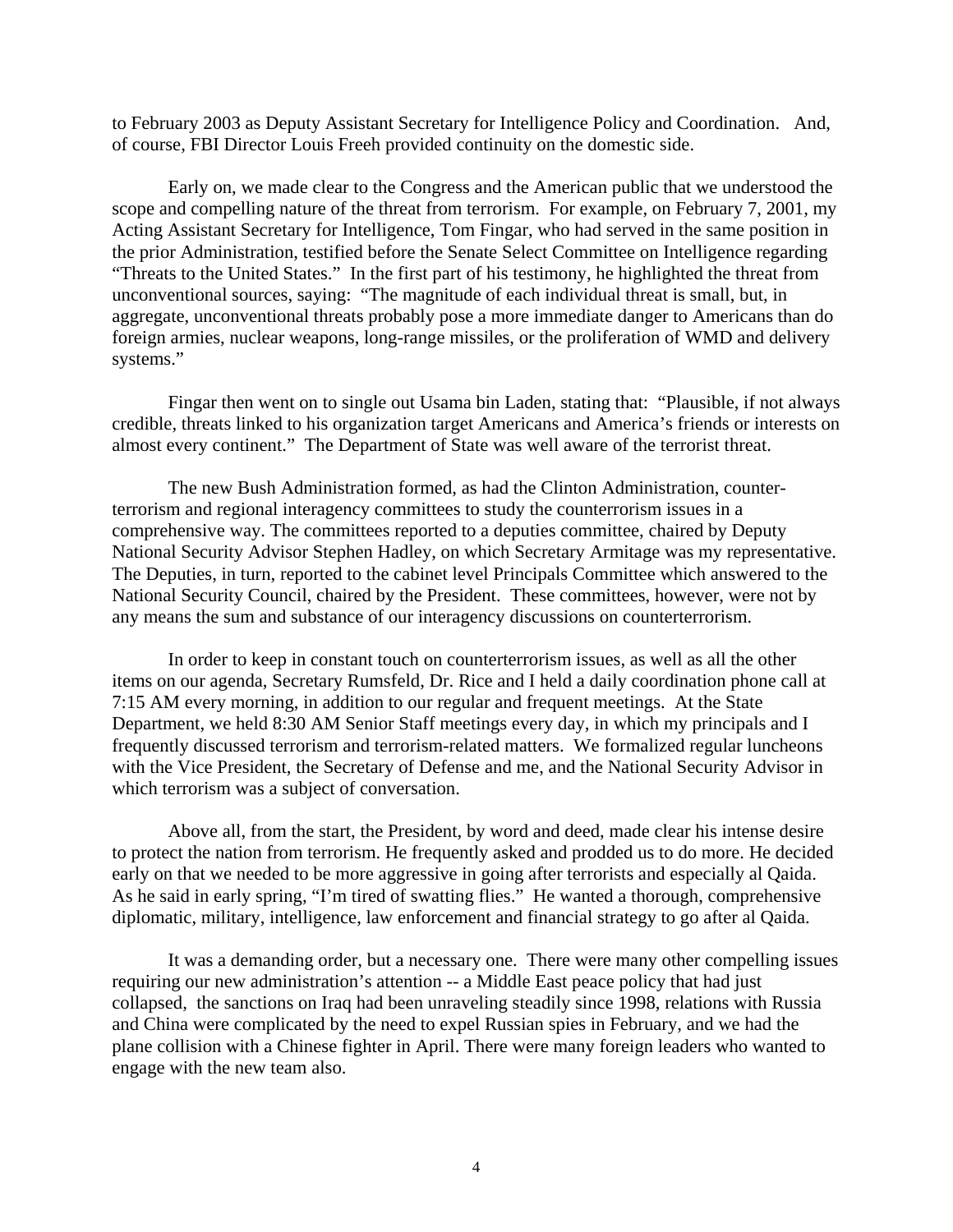Yes, we had to deal with all of these pressing matters and more, but we also were confident that we had an experienced counterterrorism team in place. President Bush and his entire national security team understood that terrorism had to be among our highest priorities. And it was.

Now, what did we do to act on that priority?

Our counterterrorism planning developed very rapidly considering the challenges of transition and of a new administration.

We were not given a counterterrorism action plan by the previous administration. As I mentioned, we were given good briefings on what they had been doing with respect to al Qaida and with respect to the Taliban. The briefers as well as the principals conveyed to us the gravity of the threat posed by al Qaida. But we noted early on that the actions the previous administration had tried had not succeeded in eliminating the threat.

As a result, Dr. Rice directed a thorough policy review aimed at developing a comprehensive strategy to eliminate the al Qaida threat. This was in her first week in her new position as National Security Advisor. This decision did not await any Deputies or Principals review. It was simply made.

We wanted the new policy to go well beyond tit-for-tat retaliation. We felt that lethal strikes that largely missed the terrorists, such as the cruise missile strikes in 1998, led al Qaida to believe that we lacked resolve. These strikes had obviously not deterred al Qaida from subsequently attacking USS COLE.

We wanted to move beyond the roll-back policy of containment, criminal prosecution, and limited retaliation for specific terrorist attacks. We wanted to destroy al Qaida.

We understood that Pakistan was critical to the success of our long-term strategy. To get at al Qaida, we had to end Pakistan's support for the Taliban. So we had to recast our relations with that country. But nuclear sanctions, caused by Pakistan's nuclear weapons tests, had soured our relations considerably. We confronted a difficult task. Going to the Congress, for instance, to argue for a relaxation of sanctions we knew was going to be very tough. We knew also that achieving sustainable new relations with Pakistan meant moving more aggressively to strengthen and shape our relationship with India. So we began this rather more complex diplomatic approach very quickly upon assuming office, even as we were putting the strategy on paper and deciding its more complicated elements.

For example, in February, 2001 Presidents Musharraf and Bush exchanged letters. Let me quote a few lines from President Bush's letter to the Pakistan President on February 16:

"Pakistan is an important member of the community of nations and one with which I hope to build better relations, particularly as you move ahead to return to civilian, constitutional government. We have concerns of which you are aware, but I am hopeful we can work together on our differences in the years ahead....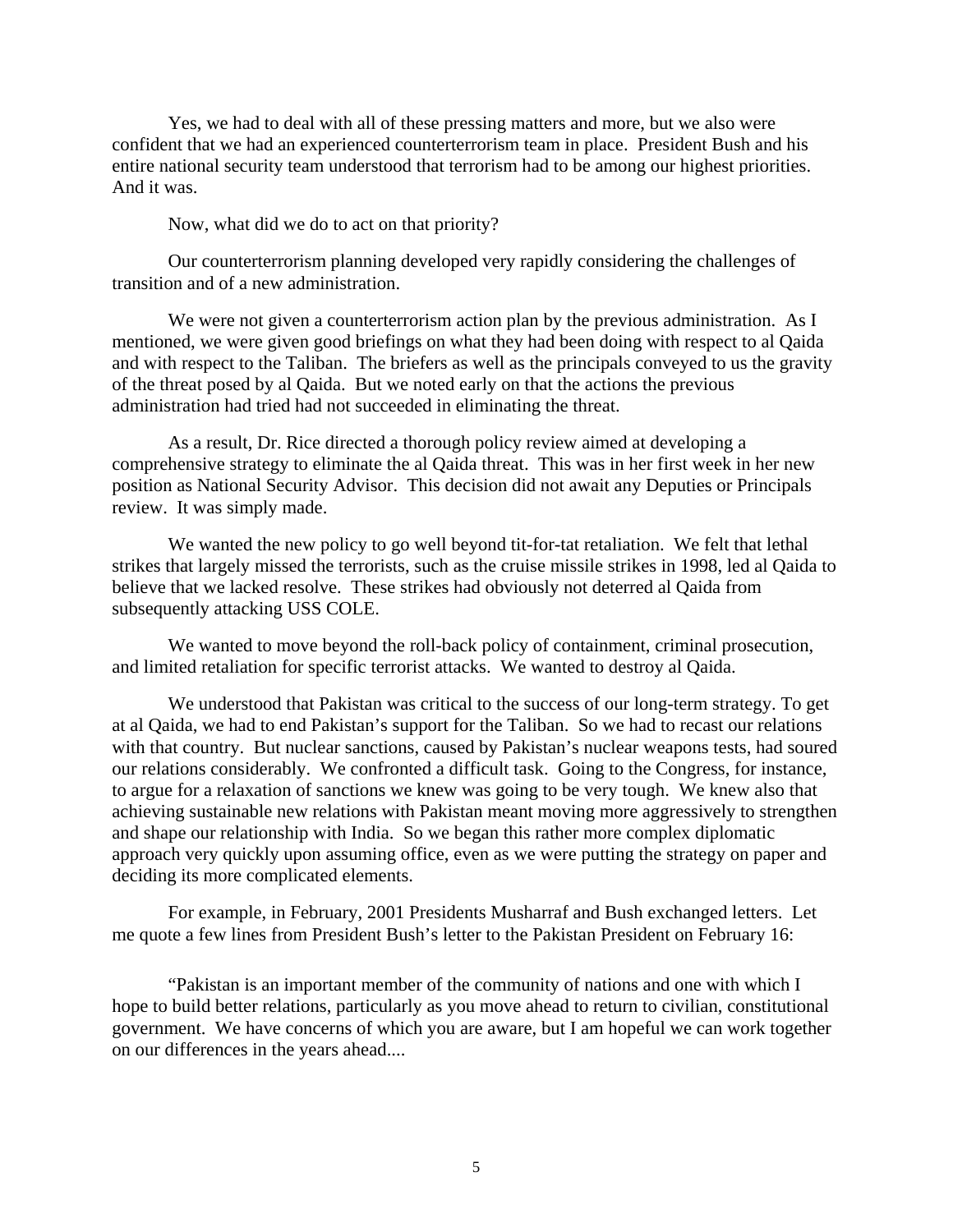"We should work together to address Afghanistan's many problems. The most pressing of these is terrorism, and it inhibits progress on all other issues. The continued presence of Usama bin Laden and his al-Qaida organization is a direct threat to the United States and its interests that must be addressed. I believe al-Qaida also threatens Pakistan's long-term interests. We joined the United Nations in passing additional sanctions against the Taliban to bring bin Laden to justice and to close the network of terrorist camps in their territory. I urge you to use your influence with the Taliban to bring this about...."

President Bush was very concerned about al Qaida and about the safe haven given them by the Taliban. But he knew that implementing the diplomatic road map we envisioned would be difficult.

The Deputies went to work reviewing all of these complex regional issues. Early on we realized that a serious effort to remove al Qaida's safe haven in Afghanistan might well require introducing ground forces. Doing this without the cooperation of Pakistan was out of the question. Pakistan had vital interests in Afghanistan and was deeply suspicious of Indian intentions there. Their mutual fears and suspicions threatened to boil over into nuclear conflict. The situation was delicate and dangerous and any effort to effect change had to be calibrated very carefully to avoid misperception and miscalculation.

Under the leadership of Steve Hadley, the Deputies met a number of times during the spring and summer to craft this strategy for eliminating the al Qaida threat and dealing with the complex implications for Afghanistan, Pakistan, and India.

So we began to develop this more aggressive and more comprehensive strategy. And while we did so, we continued activities that had been going on in the previous administration aimed at al Qaida and other terrorist groups, including intelligence activities. For example, during the summer of 2001, the CIA succeeded in a number of disruption activities against terrorist groups. These are activities where our agents create turmoil among those groups they know to be associated with terrorists so that the terrorists cannot assemble, communicate effectively, plan, receive support or money, and are generally unable to act in a coordinated fashion. You will hear from DCI Tenet tomorrow, but I want to emphasize that at no time were we presented with a vetted, viable operational proposal which would have killed Usama bin Laden.

Let me return to our diplomatic activities. From early 2001 onward, we pressed the Taliban directly and sought the assistance of Pakistan and other neighboring states to put additional pressure on the Taliban to expel bin Laden and to shut down al Qaida.

On February 8, 2001, less than three weeks after this Administration came into office, we closed the Taliban office in New York, implementing the UN resolution passed the previous month.

In March, we repeated the warning to the Taliban that they would be held responsible for any al Qaida attack against US interests.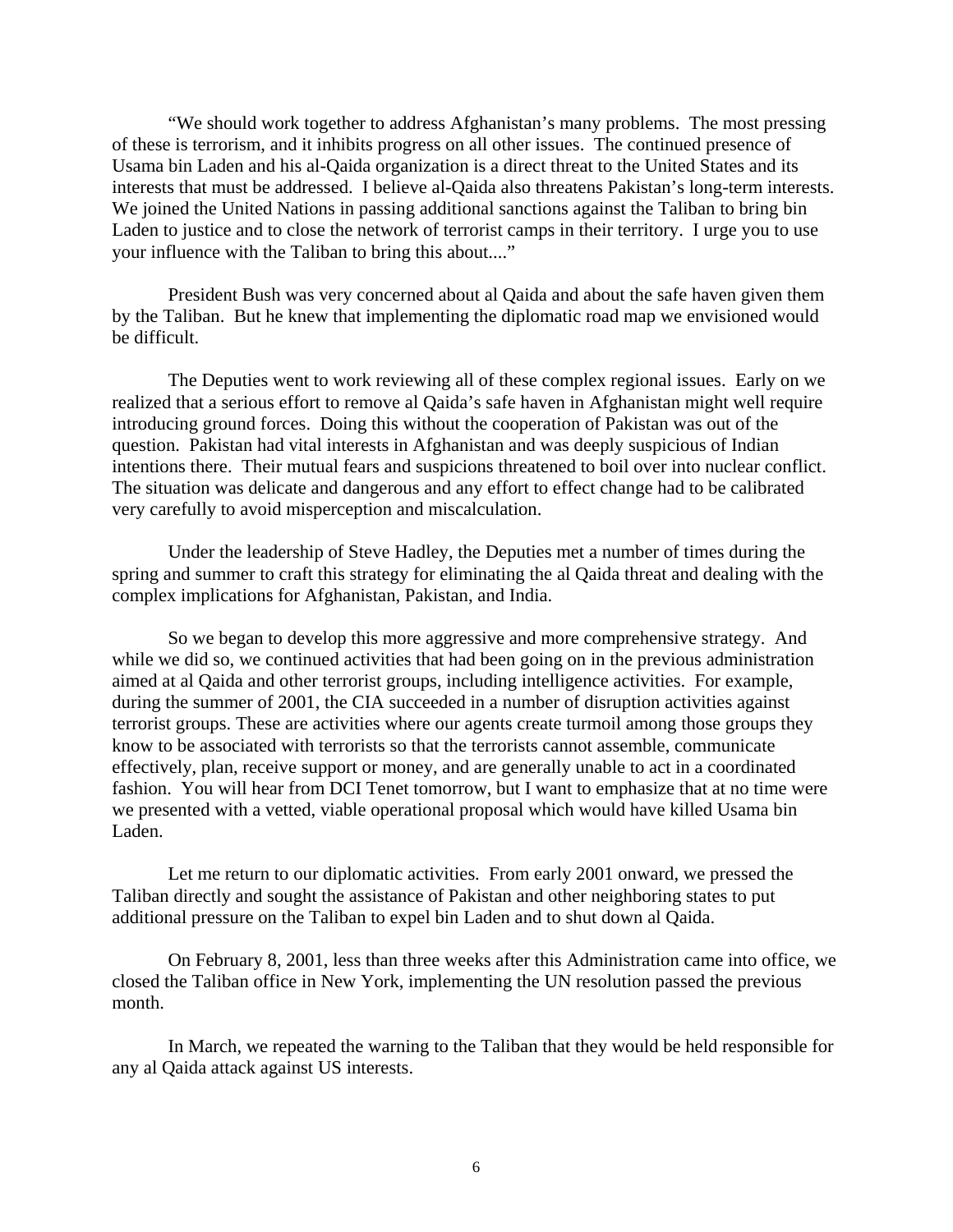In April 2001, senior Department officials traveled to Uzbekistan, Kazakhstan, the Kyrgyz Republic, and Tajikistan to lay out our key concerns, including about terrorism and Afghanistan. We asked these Central Asian nations to coordinate their efforts with the various Afghan players who were opposed to the Taliban. We also used what we called the "Bonn Group" of concerned countries to bring together Germany, Russia, Iran, Pakistan and the United States to build a common approach to Afghanistan. At the same time, we encouraged and supported the "Rome Group" of expatriate Afghans to explore alternatives to the Taliban.

In May, Deputy Secretary Armitage met with Russian First Deputy Foreign Minister Trubnikov to renew the work of the U.S.-Russia Working Group on Afghanistan. These discussions had previously been conducted at a lower level. We focused specifically on what we could do together about Afghanistan and the Taliban. This, incidentally, laid the groundwork for obtaining Russian cooperation on liberating Afghanistan immediately after 9/11.

In mid-June 2001, Pakistan's Foreign Minister Sattar traveled to Washington and heard in no uncertain terms from me, Dr. Rice and others, that Pakistan needed to work with us to convince the Taliban to take action on bin Laden and al Qaida. Later that month, we delivered a strong message in Islamabad to the Taliban envoy there that the Taliban would be held responsible for any bin Laden-led attack anywhere in the world. We also met with our Indian counterparts here in Washington to discuss how India could play a greater role in our global fight against terror.

In early July, our Ambassador in Islamabad met with Taliban Deputy Foreign Minister Jalil to highlight yet again the severe consequences to the Taliban and Afghanistan if bin Laden attacked American interests. Two weeks later, our Assistant Secretary for South Asia, Christina Rocca, held a lengthy discussion with President Musharraf in Islamabad to emphasize that we wanted to re-engage with Pakistan but that the Taliban was the single biggest issue standing between us. During the same trip, she also urged the Taliban envoy to Islamabad to expel bin Laden from Afghanistan.

On August 16, 2001 we met in Washington with Pakistan's Foreign Secretary Inam ul Haq. Our primary objective was to convey our sense of urgency regarding cooperation on Afghanistan and against the Taliban and al Qaida. We also held a working group that week which included Pakistani ISI intelligence officials and hammered home the same points.

On September 5, we met in Washington with the Director General of Pakistan's ISI. We sent another tough message on Pakistan's cooperation with us on the Taliban and al Qaida. We told him that Pakistan needed to take immediate, concrete, visible steps alongside the United States to choke off terrorist threats emanating from Afghanistan.

On September 8 and 9, we continued to use every diplomatic channel to change the status quo in Afghanistan, including participating in a group under U.N. chairmanship in Geneva where we and Iran could discuss Afghanistan directly. On September 9, State Department officials were meeting with the Iranians when word came of the assassination of Northern Alliance leader Ahmed Shah Masood.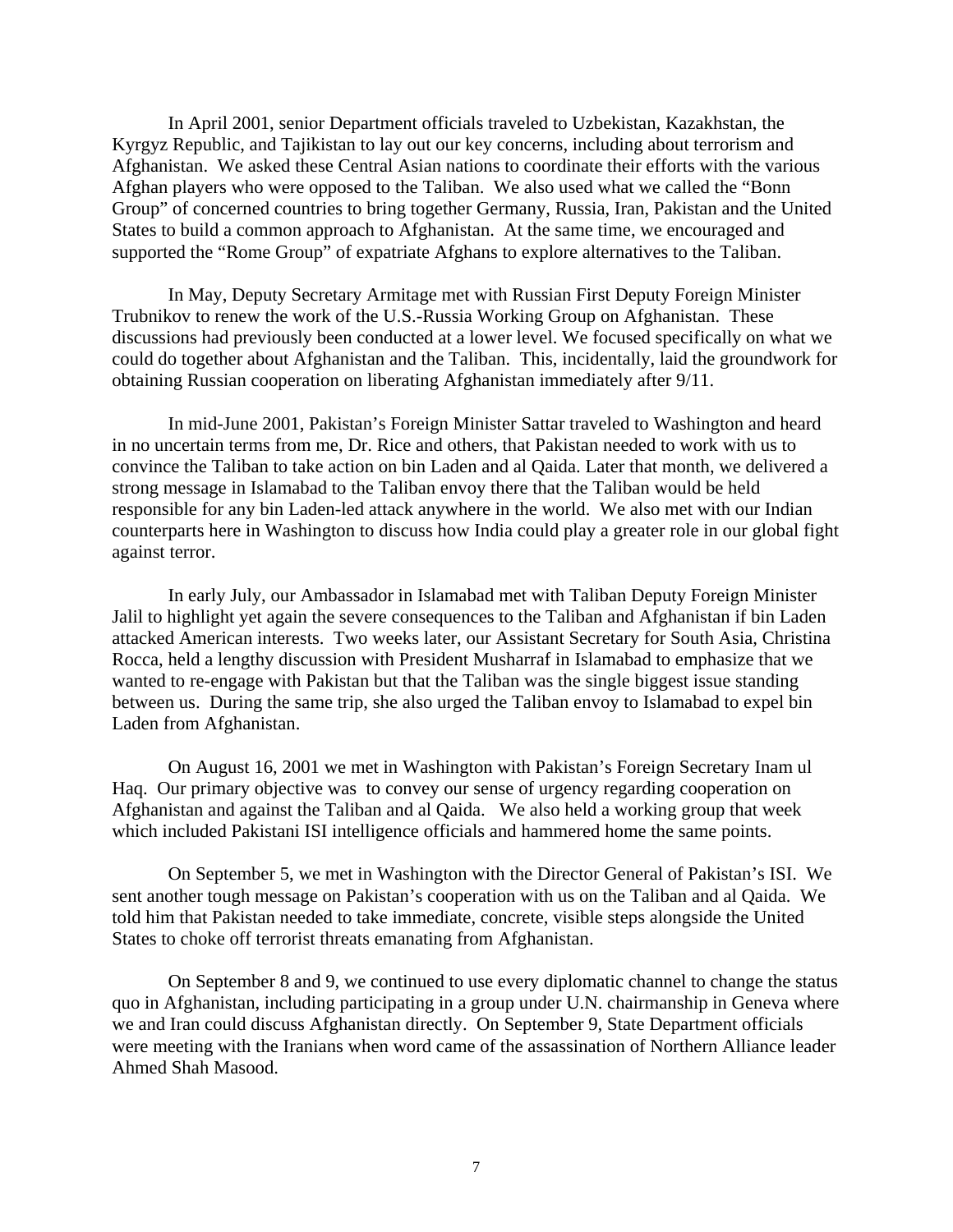During the period I just described, we also put into play, in addition to diplomacy and intelligence activities, some of the ideas Dick Clarke's team had presented that had not been tried by the previous administration. These activities fit the long-term time frame of our strategy and were presented to us that way by Clarke and his team -- that is, as 3-5 year actions and not immediate actions. If these ideas made sense, we explored them and, if they looked workable, we adopted them. For example, we provided new counterterrorism aid to Uzbekistan because we knew al Qaida was sponsoring a terrorist effort in that country led by the Islamic Movement of Uzbekistan (IMU). We also accelerated the initiative to arm the Predator. In fact, we drove that effort forward so fast we probably broke some records in weapons development. But I will let Secretary Rumsfeld tell you all about Predator later this afternoon. Let me just say, though, that even with that remarkable acceleration, we calculated that armed Predator was not going to be ready as a weapon to use against al Qaida leaders before the fall of 2001. The Predator was ready in the fall. And we used it, repeatedly and effectively.

Other ideas were under consideration but made no practical sense in isolation. As a result, we deferred them until our broader strategy was more firm and we could see a place for them within it, or discard them. One such idea was to provide limited military aid to the Northern Alliance. It did not make sense to pursue the idea in late April outside of a broader strategy. That broader strategy would have to coordinate, or at least deconflict, such a move with efforts toward Iran and Russia at a minimum. So we deferred the matter until the broader strategy was further developed. All of Mr. Clarke's ideas were examined as our comprehensive strategy developed.

Let me now describe the basic elements upon which our broader strategy rested:

First and foremost, our goal was to eliminate al Qaida. It was no longer to roll it back or reduce its effectiveness. Our goal was to destroy it.

The strategy would call for ending all sanctuaries given to al Qaida. We would try to do this first through diplomacy. But if diplomacy failed, the strategy called for additional measures, including intelligence operations and, if it came to it, military operations.

Military action would be more than launching cruise missiles at already-warned targets. In fact, the strategy called for attacking al Qaida and the Taliban's leadership, their command and control, their ground forces, and other targets.

The strategy would recognize the need for significant aid, not only to the Northern Alliance, but to other ethnic and tribal groups in Afghanistan. The purpose here was not simply to tie down al Qaida but to compel the Taliban to terminate al Qaida's safe haven. If necessary, even to change the Taliban regime. We now know that even if we had succeeded in the minimalist task of tying down al Qaida fighters, those fighters would not have included the 9/11 terrorists. By June, 16 of 19 were already in America.

Finally, our strategy would greatly expand intelligence authorities, capabilities, and funding.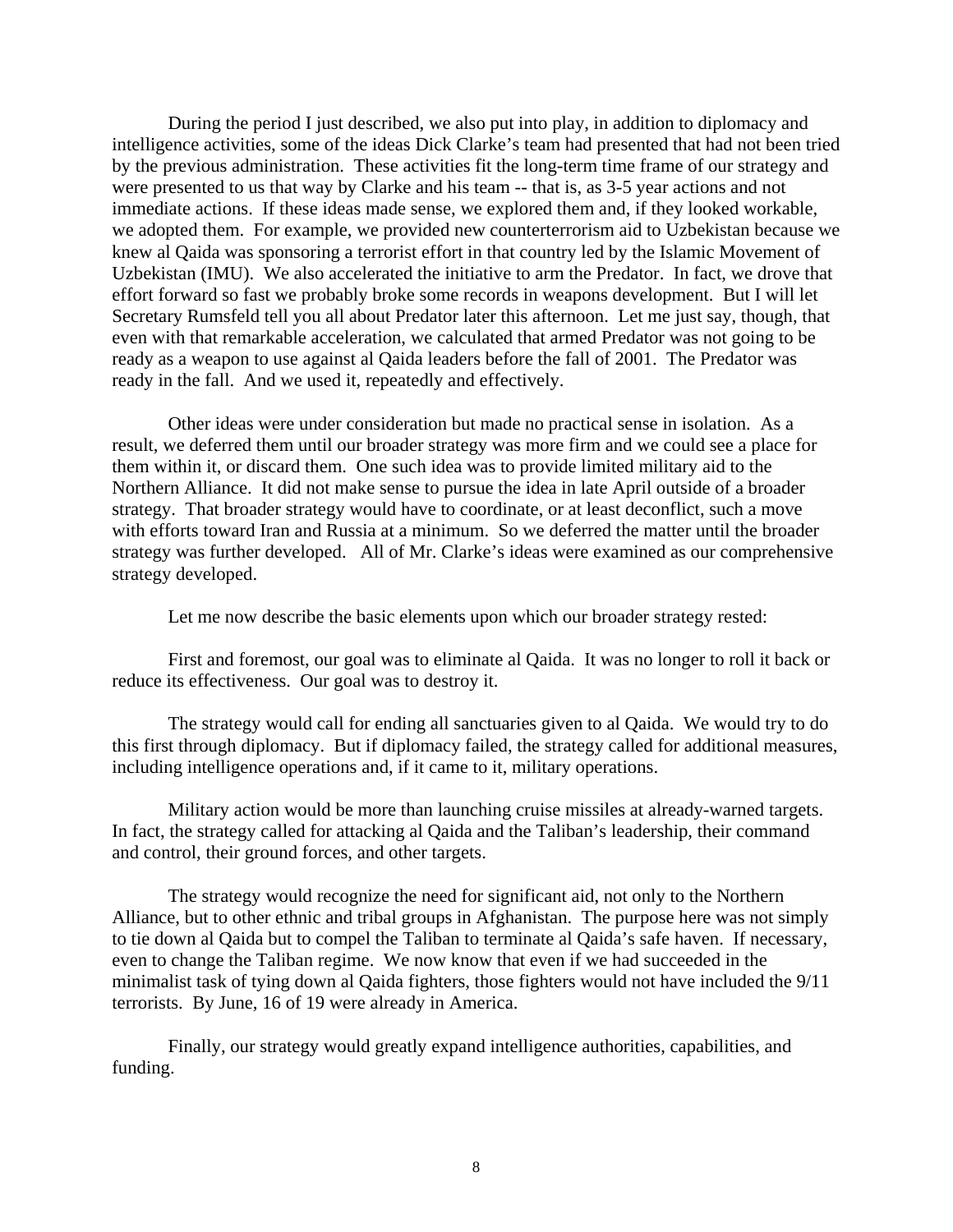Much of this detailed and deliberate work allowed us to launch the war on terror after 9/11 much more rapidly and effectively than we otherwise would have been able to do.

While all of this work was taking place to develop a comprehensive strategy, we vigilantly monitored the intelligence and we took action within the Department of State and the government as a whole to respond to the threat from terrorism and protect our citizens and facilities. These efforts had nothing to do with Principals Committees and everything to do with President Bush's determination to safeguard American lives. The President was adamant on this. Indeed, one of the new President's first instructions to his Chiefs of Mission, his ambassadors, in the field reads: "I expect you to take direct and full responsibility for the security of your Mission and all the personnel, for whom you are responsible, whether inside or outside the chancery gate."

During the late winter, spring and summer of 2001, my Bureau of Intelligence and Research prepared for either me or my principal advisors 79 assessments on terrorism and they were disseminated widely in the Department. These INR assessments, and the all-source assessments provided by the Intelligence Community as a whole, made clear the breadth and seriousness of the terrorist threat, but the intelligence was not precise enough for preemptive action. The intelligence also indicated that the primary danger was to Americans and American facilities outside the United States, not to our homeland.

 When in the spring and summer, the level of threat reporting began to increase, the State Department and other Departments and agencies responded vigorously.

We sent out Travel Warnings or Public Announcements, which were cleared as necessary within the Department and inter-agency community. These texts were transmitted to posts via message format and were posted on the website for our Bureau of Consular Affairs – "travel.state.gov." This website got almost 118 million hits in 2001 and is now getting well over that number annually. Embassies and consulates abroad immediately posted the texts and disseminated them to American citizens abroad through their warden networks – so family members, tourists, business people all get this information. Our Public Affairs bureau distributed the texts to the media here in the U.S. for even more extensive dissemination.

We issued a Worldwide Caution to the public on January 5, 2001, during the transition. We issued country-specific cautions on April 9 with regard to Malaysia and on May 3 with regard to the Philippines.

On May 11 we issued another Worldwide Caution, and again on May 29. The Caution on May 11 warned as follows:

"The U.S. Government has learned that American citizens abroad may be the target of a terrorist threat from extremists groups with links to Usama bin Laden's Al-Qaida organization. In the past, such individuals have not distinguished between official and civilian targets. As always, we take this information seriously. U.S. Government facilities worldwide remain at a heightened state of alert."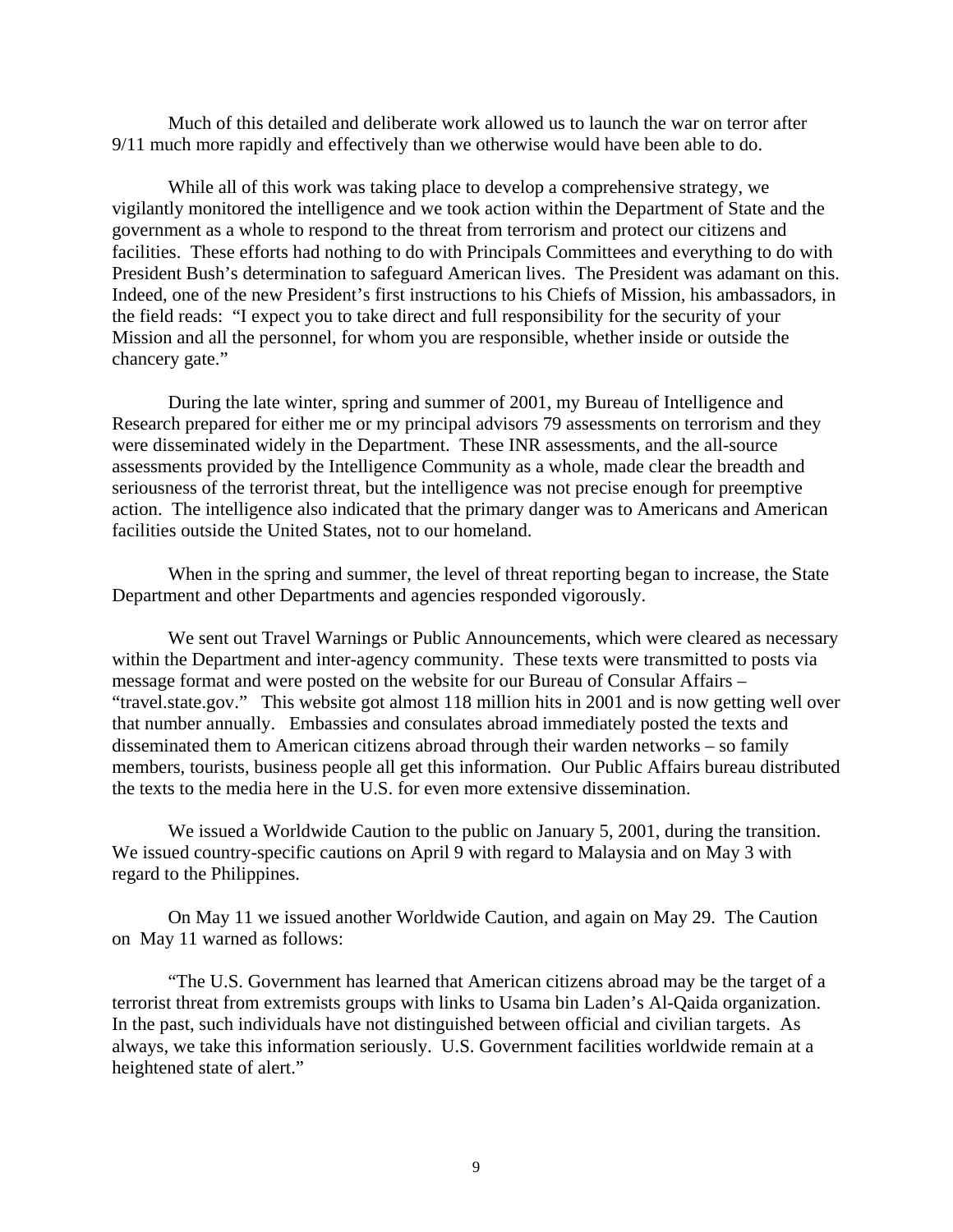The May 29 Worldwide Caution warned as follows:

"...U.S. citizens are urged to maintain a high level of vigilance and to take appropriate steps to increase their security awareness to reduce their vulnerability. Americans should maintain a low profile, vary routes and times for all required travel, and treat mail and packages from unfamiliar sources with suspicion. In addition, American citizens are urged to avoid contact with any suspicious, unfamiliar objects, and to report the presence of the objects to local authorities."

On June 13 and June 14, more warnings went out with regard to the Abu Sayyaf terrorist group in the Philippines.

On June 22, another Worldwide Caution was sent out.

On July 27, a specific warning went out with regard to Israel, the West Bank, and Gaza. And on August 3 and August 10, updates to these specific warnings were disseminated.

On September 7, we issued another Worldwide Caution. This Caution reiterated our May warning about al Qaida, as well as focusing attention on our military facilities and troops in Japan and Korea. The Caution noted again that "U.S. Government facilities worldwide remain at a heightened state of alert."

Moreover, State Department issued country specific Travel Warnings on January 12, February 21, February 27, May 14, May 31, June 9, June 27, July 20, August 7, and August 10. These warnings related to Yemen, Indonesia, Pakistan, Algeria, Israel, the West Bank and Gaza, and Iraq. All of these warnings contain references to bombings, terrorism, or terrorists and the threat to Americans traveling overseas.

Every day at the State Department we have to balance decisions about openness and security. We take these decisions very seriously because they mean lost dollars and diplomacy when we batten down the hatches, and lost lives if we leave ourselves too open. During the spring and summer of 2001, we were clearly tipping the scales to the side of security. We did not want a repeat of what had happened to our embassies in Kenya and Tanzania. We did not want more of our people killed in a terrorist attack.

In addition to these warnings and cautions, on June 23, our Diplomatic Security Bureau issued what we call an All Diplomatic Posts Warning. This warning directed all of our ambassadors and other chiefs of mission overseas to convene their Emergency Action Committees. These local committees would review weaknesses, discuss their particular situation and take action to heighten security. This included seeking additional protection from local police and other protective services. Our Middle Eastern and African posts held regular Emergency Action Committee meetings for two weeks and reported back to us on the very significant additional security measures they were taking.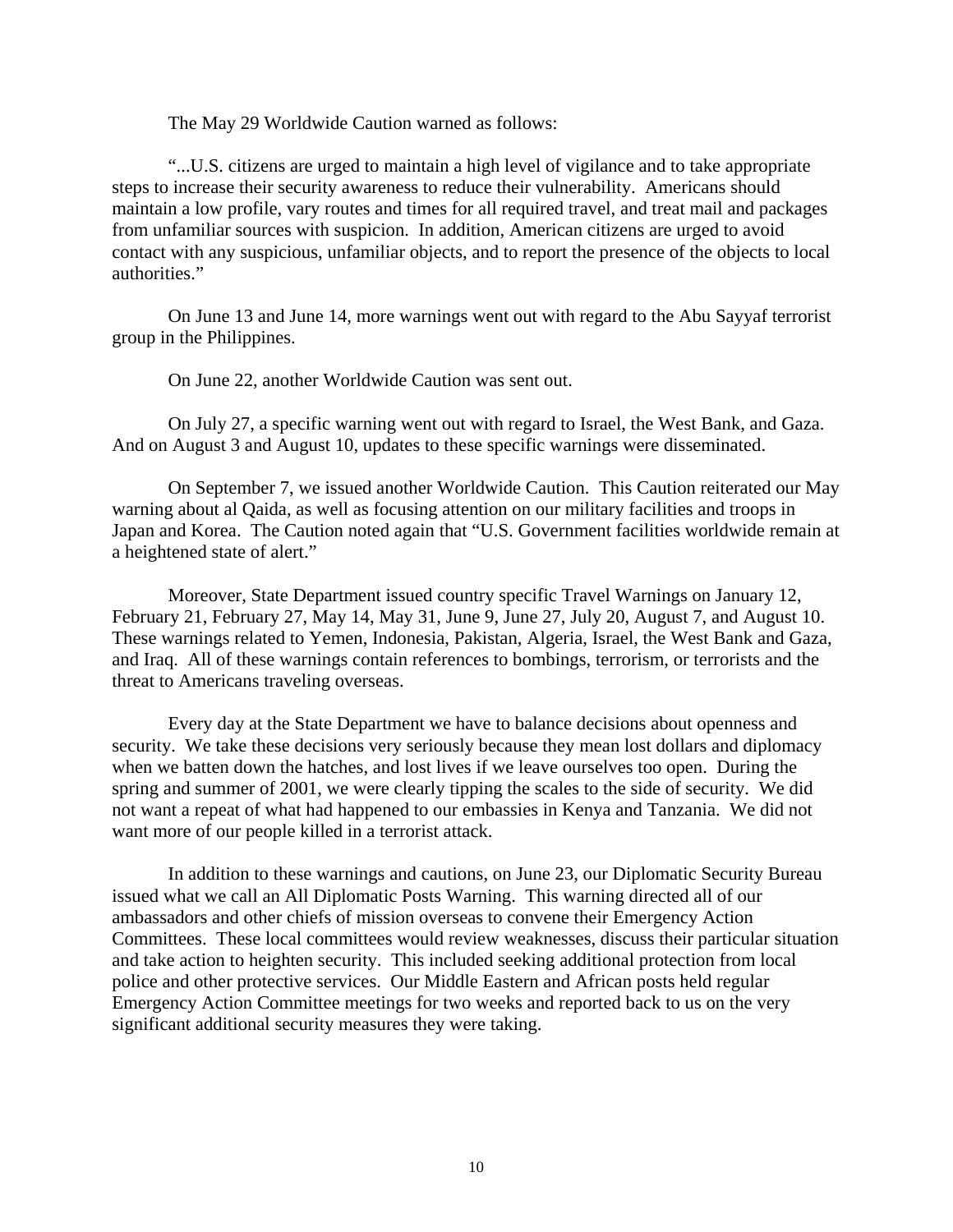We even reduced staffing at one of our embassies during the summer. On June 9, I approved the authorized departure of non-emergency personnel from our embassy in Sanaa, Yemen, due to heightened terrorist threat information.

But we did more than just issue warnings. We got ready.

Throughout this period, the State Department-led Foreign Emergency Support Teams (FEST) were prepared to deploy to two overseas locations simultaneously within four hours notice. As a matter of fact, one of these teams was on exercise in Budapest on September 11, 2001. We have deployed this asset forward before to be ready for terrorist attack – for example during the Millennium threat. We had smaller teams ready as well.

During the summer of 2001, we also organized six fly-away response teams for possible terrorist attacks abroad. These teams consisted of senior officers plus 25 diplomatic security officers and were ready to move on a moment's notice.

I know too that the Director of Central Intelligence, George Tenet, sent a special message to all of his CIA Station Chiefs, who reside in our embassies and consulates overseas, warning them of the increased possibility of terrorists attacks on Americans. This warning included instructions that the U.S. ambassadors and their security officers be briefed and that liaison security services be told about the situation and be asked for additional support.

I know also that Secretary Rumsfeld was directing his overseas commanders to tighten their security. DOD's Central Command and European Command raised the status of security in nine countries on June 22. The ships of the U.S. Fifth Fleet left port in Bahrain and a U.S. Marine Corps exercise in Jordan was stopped and the troops withdrawn. After June 27, commanders in these overseas areas were given leeway to vary their security measures and to implement new procedures in a random fashion so as to keep terrorist guessing as to what measures would be in effect on what days.

As early as March 20, 2001, I sent a message to each of our Ambassadors and other Chiefs of Mission around the world alerting them that they may soon be hearing from the military commands regarding requests for enhanced security measures for U.S. military forces in their host countries. This message noted that the attack on USS COLE emphasized the importance of State-DOD cooperation to improve our defenses against terrorism abroad, and I instructed our ambassadors to be directly involved in this effort to gain host government cooperation on enhanced force protection measures. I will quote from the message: "We will need Chiefs of Mission, with the full support of the CINCs, to push as hard as possible to obtain the maximum security feasible in local circumstances."

In addition to what State and DOD were doing, the FBI and the FAA were issuing their warnings in June and July as well, and on July 5, the NSC chaired a meeting with FAA, INS, Customs, FBI, and the Coast Guard to inform all of them that intelligence indicated upcoming terrorist attacks. The emphasis was on overseas attacks, but it was noted that attacks on the U.S. homeland could not be ruled out. But no additional intelligence came in to confirm attacks on the homeland. Subsequent intelligence focused on overseas targets.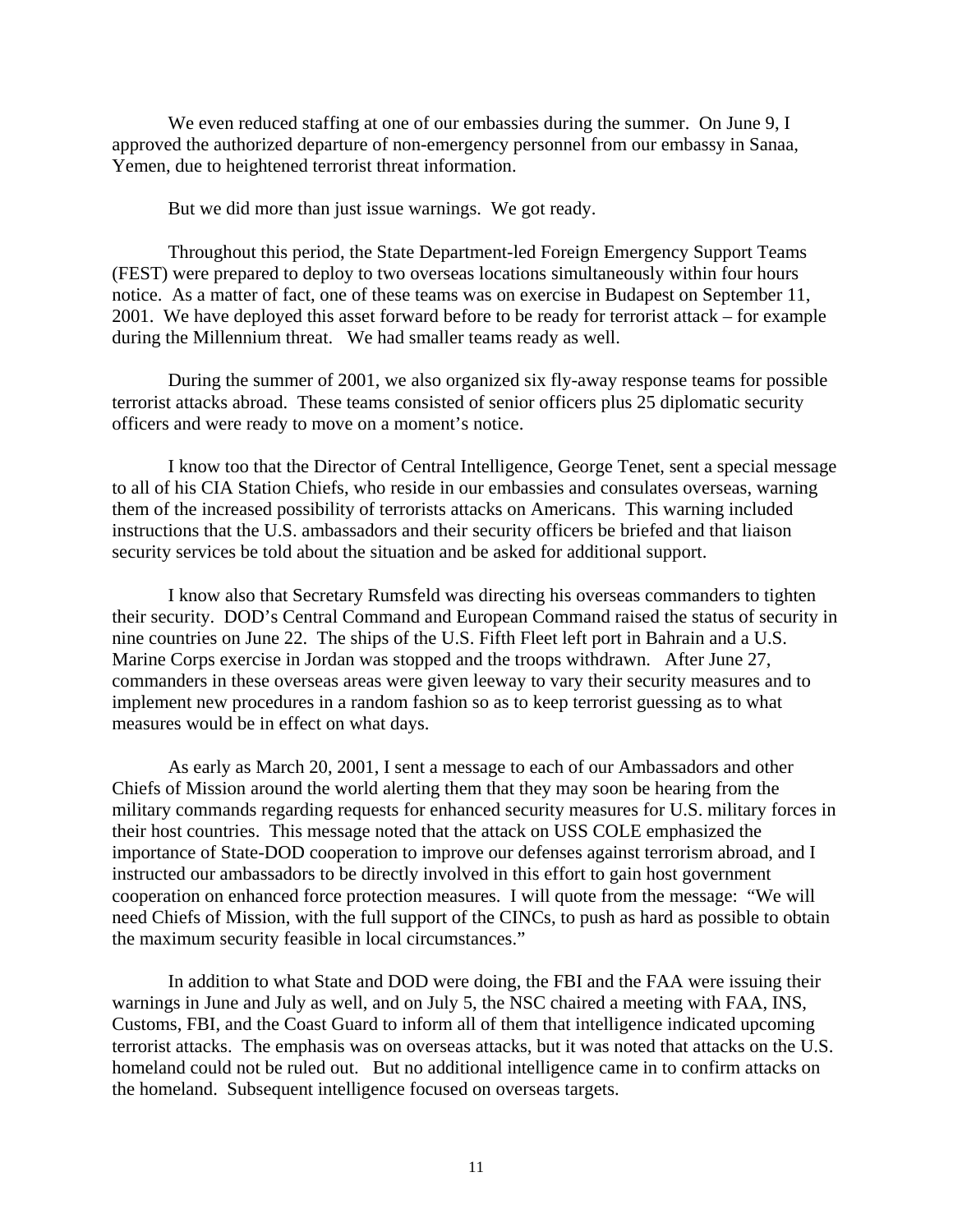While my Department as well as other Departments and agencies were increasing their security measures, warning Americans, and doing what they could to disrupt or preclude terrorist attacks, the Counterterrorism Security Group was hard at work.

To sum up then, we were doing two interrelated things: we were aggressively pursuing the existing policy and, while doing so, we were pressing ahead on developing a comprehensive policy. Our efforts culminated in a National Security Presidential Directive (NSPD) on terrorism, which was sent forward for approval on September 4, 2001.

But well before the NSPD was completed, a decided shift from just "swatting flies" *had already begun to occur*. This NSPD did not speak of the rollback or the erosion of al Qaida as the previous policy had elaborated; rather, it spoke of the *elimination* of al Qaida.

From January 20, when the new administration came into office, through the months we developed the comprehensive strategy, until it was completed in early September, let no one think that we were idle. We were responding to the threat. We were warning people. We were pressing on the diplomatic front. The NSPD reflected all the diplomatic work which we already had started with Pakistan, Afghanistan, India, and surrounding or supporting countries, as well as friends and allies. We were taking action on the intelligence front. We were looking for bin Laden. We didn't know where he was. And let me be clear, even if we had known his location and could have taken him out, his assassins already were in the United States preparing to strike.

Then came the tragedy of 9/11.

I had departed Washington on September 10 for a Special Assembly of the Organization of American States in Lima, Peru to adopt an Inter-American Charter on Democracy. The next morning, I was having breakfast with President Alejandro Toledo and his cabinet. We were discussing textiles when the first note was handed to me about a plane crashing into the World Trade Center. A few minutes later, another note came about the second plane. This was no accident, it was terrorism.

I immediately ordered my plane readied for departure back to Washington. At the OAS Conference, the nations of the Hemisphere stood in solidarity with us, condemned the attacks and pledged to strengthen antiterrorism cooperation throughout the Americas. In a brief statement I thanked our hemispheric neighbors for their outpouring of condolences and said that:

"A terrible, terrible tragedy has befallen my nation, but it has befallen all of the nations of this region, all the nations of the world, and befallen all those who believe in democracy. Once again we see [the work of] … terrorists, people who don't believe in democracy, people who believe that with the destruction of buildings, with the murder of people, they can somehow achieve a political purpose. They can destroy buildings, they can kill people … but they will never be allowed to kill the spirit of democracy."

And in the hours and days that followed, in addition to our OAS neighbors, a host of other countries and international organizations denounced the attacks – NATO, the European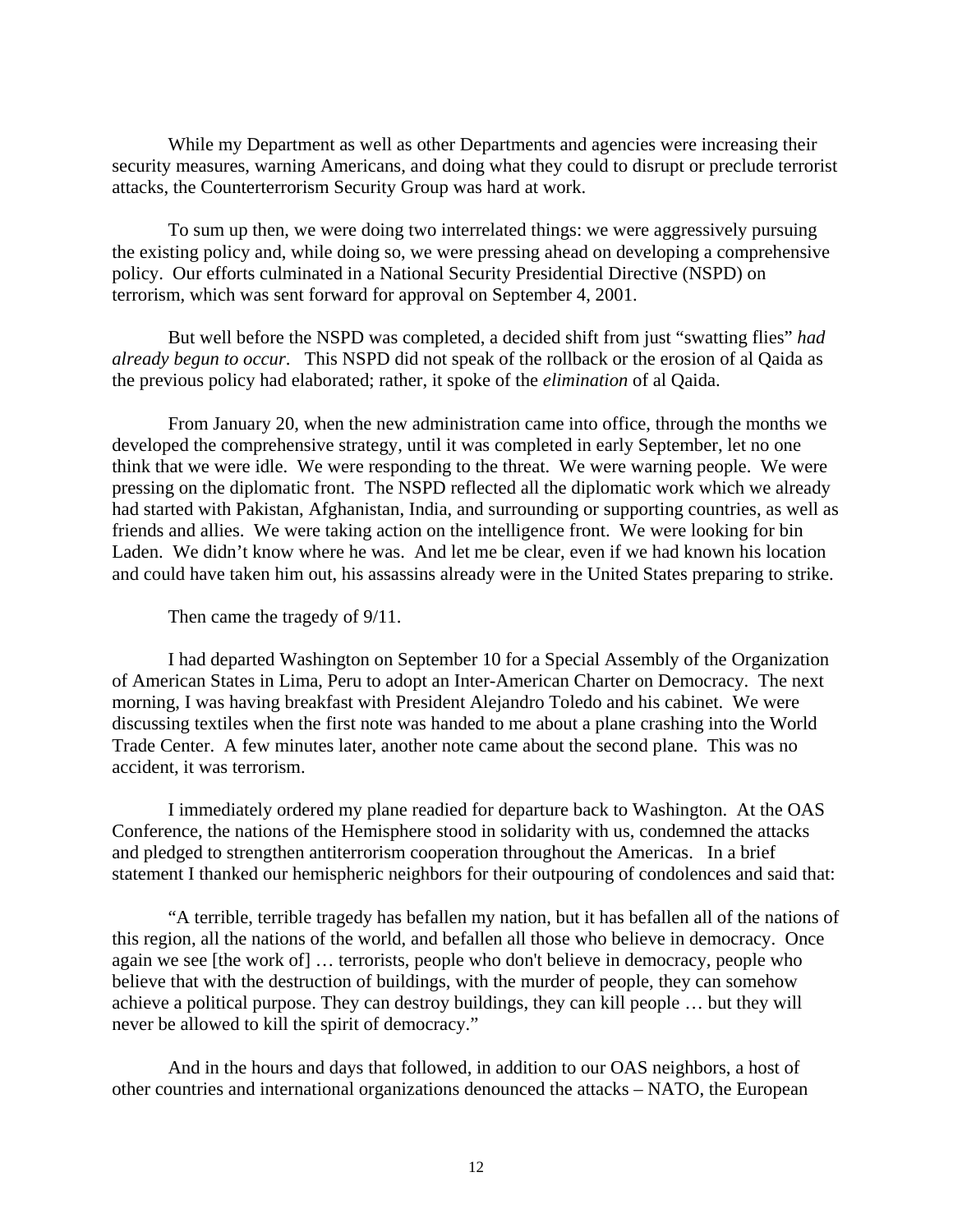Union, the Association of South East Asian Nations, the Organization of African Unity, and the United Nations General Assembly and Security Council. Our alliances in Europe, Asia and the Western Hemisphere invoked the collective defense provisions of the NATO, ANZUS and Rio Treaties.

Meanwhile, within the U.S. Government, we accelerated the elements of our comprehensive plan. Two days after 9/11, Deputy Secretary Armitage told Pakistan's Intelligence Chief, who was in Washington on an official visit, exactly what we expected of his country, listing 7 requirements. The next day I called President Musharraf to get his answer. President Musharraf agreed and turned away from the Taliban. In the weeks ahead, Pakistan's support would be absolutely vital to our fight against the Taliban. President Musharraf has been a strong partner ever since.

Two days later, on Saturday the 15th, the National Security Council met at Camp David. The President decided to go after al Qaida and give the Taliban one last chance to cease aiding and abetting the terrorists. The Taliban did not do so and we acted.

On September 20, 2001, the President spoke to the nation from the floor of the House of Representatives. He made it clear that this was going to be a long campaign against terrorists everywhere who threatened us and against those individuals and states who harbored them. The global war against terrorism would take time, patience and steely resolve, and the application of every tool of statecraft we had at our disposal.

The September 11 attacks had changed radically the environment in which we were operating – the eyes of the Nation and the world were suddenly and dramatically opened to the peril we faced. As a result, our options -- diplomatic and other -- for combating terrorism had expanded enormously.

Most significantly, as we were clearly at war and no longer pursuing what many had before characterized as aberrant criminals best pursued by law enforcement means, the use of *decisive* lethal force became a real option. At the same time, I want to emphasize, we found much greater receptivity to our non-military efforts – financial, law enforcement, intelligencesharing, and diplomatic efforts in particular. Since September 11, using all of those instruments is precisely what we have been doing.

Our superb military was able to root out al Qaida in Afghanistan. Intensive diplomatic engagement ensured that this was not a unilateral effort, culminating in the remarkable fact that NATO is now a major force and presence in Afghanistan.

The military results themselves required intensive diplomacy as well. For example, our most immediate objective was getting our forces to the fight in remote, land-locked Afghanistan. Pakistan's support was critical but not sufficient. We had to focus on getting base access in Uzbekistan. This access was the determining factor in the start of the air campaign. To this end, our diplomats negotiated a status of forces agreement in three days, likely a record. At the same time, other diplomats were busy getting basing access and transit rights throughout the region - securing overflight clearances, for example, from 89 countries. Working with the Joint Staff in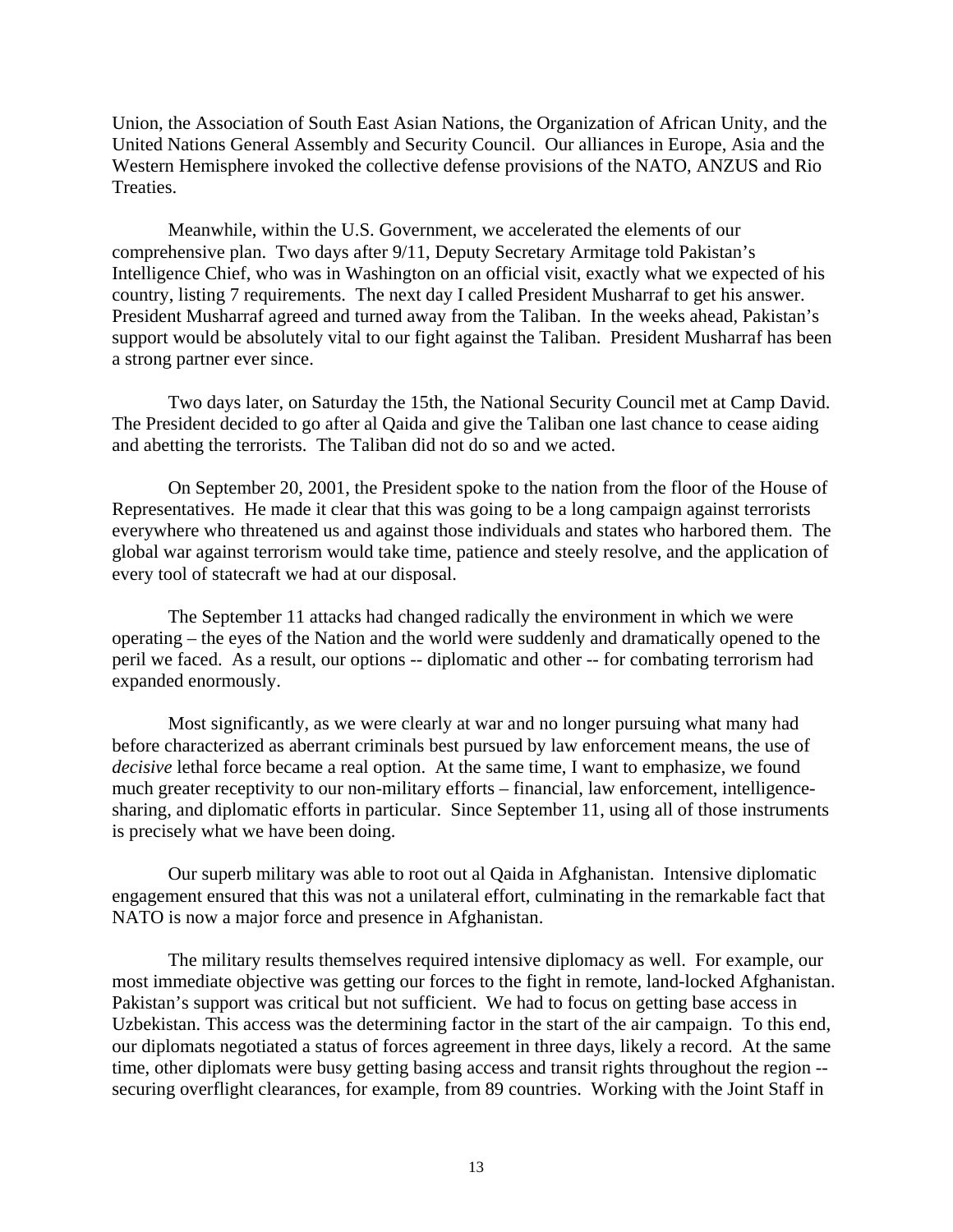the Pentagon, we also marshaled an impressive military coalition for Afghanistan – on the sea, in the air, and on the land. Today, 8,000 troops from 41 countries are operating in Afghanistan, as part of Operation Enduring Freedom or the International Security Assistance Force.

Intensive diplomacy was also used with Middle Eastern and South Asian countries to press them to step up anti-terror efforts across the board. We held near continuous discussions with our allies to build and sustain the then-growing anti-terror coalition. For example, I personally made more than 50 telephone calls to world leaders in the three days following 9/11. My Deputy, Mr. Armitage, was similarly occupied.

On the home front, we were doing other important things. We put in place sweeping changes to tighten visa and border procedures, working closely with the Department of Homeland Security (DHS) in light of its new role with respect to visa policy. In particular, we required the personal appearance of most visa applicants, we increased the number of applicants subject to special security advisory opinions, we significantly enhanced data sharing with DHS and other agencies, we increased mandatory training for consular officers, and we embarked on an ambitious program to collect biometrics as part of the visa application process. That biometric program, which will be closely integrated with DHS's US-VISIT program, will be in place at every one of our over 200 embassies and consulates where we issue visas worldwide by October 26, 2004 as mandated by law. We recognize that for some these changes suggest a "do not enter" sign on America. Nothing could be further from the truth. We want a safer, more secure America not only for our citizens and legal permanent residents, but for those scientists, medical doctors, students, business people, and tourists whom we welcome to our shores.

In addition, we implemented new measures in financial counterterrorism. For example, Executive Order 13224 – signed by President Bush on September 21, 2001 – gave the U.S. new authorities to freeze terrorist assets. Likewise, we worked hard – and are still working hard – to support the United Nations 1267 Sanctions Committee in its global effort to freeze terrorist assets. 685 terrorist-related accounts have been blocked around the world, including 106 in the United States.

EO 13224 set up the first U.S. sanctions regime specifically targeting the financial assets of all terrorist groups around the world. Unlike Foreign Terrorist Organization (FTO) legislation, which targets major terrorist organizations, EO 13224 allows us to go after individual financiers, front companies, and other organizations – including charities – that support terrorism. More than 280 terrorists or financiers of terrorism have been designated under Executive Order 13324.

The Department of State was the major force behind the adoption of UNSCR 1373. This resolution obligates all UN member states to freeze "without delay" assets linked to terrorism. More than 172 countries have issued orders freezing over \$136 million in terrorist-related financial assets. It is encouraging too that over 80 countries have introduced new terroristrelated legislation, and 84 have established Financial Intelligence Units.

The U.S. and other governments around the world have also engaged in an unprecedented effort to designate through the UN 1267 Sanctions Committee entities and individuals with links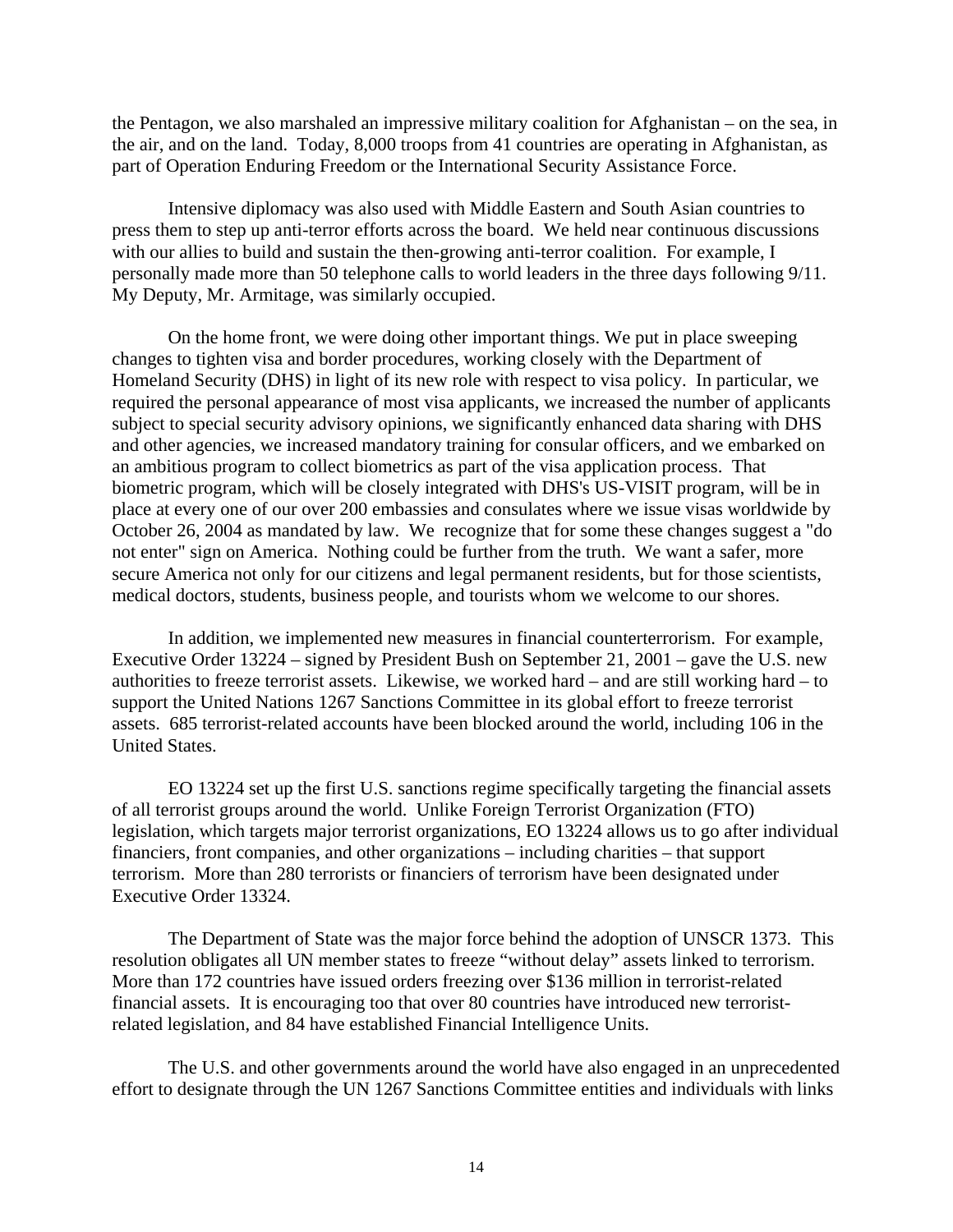to al Qaida, the Taliban, and Usama bin Laden whose assets UN member states are obligated to freeze.

We also developed new initiatives to build other nations' CT capacity and to enhance CT cooperation worldwide, and we accelerated our already dramatically improved and ongoing efforts to improve security at U.S. facilities around the world.

We moved more aggressively against Foreign Terrorist organizations, blocked their assets, and made those involved with these groups ineligible for U.S. visas by designating and redesignating them. At the same time, we continued and increased pressure on state sponsors of terrorism such as Syria and Iran.

We used intelligence operations to interdict and disrupt terrorist activities while expanding intelligence sharing with our partners to unprecedented levels, leading a massive worldwide effort to unravel 9/11 planning and execution, arrest suspected terrorists, and interdict al Qaida cells in the U.S. and abroad. Most notably, we strongly encouraged the Saudis to go after terrorists in their midst and they are doing so quite vigorously. When I visited with Crown Prince Abdullah last week, I was convinced of his commitment to this effort.

Moreover, we built a world-wide coalition against terrorism that continues to bring results. Since September 11th, actions at home and abroad have led to more than two-thirds of al Qaida's top leadership being killed or captured, most significantly 9/11 mastermind Khalid Sheikh Muhammad and key plotters Ramzi bin al-Shibh and Abu Zubaydah – all captured in Pakistan. More than 3,400 al Qaida associates have been detained in over 100 countries, including Bali bombing mastermind Hambali. Entire cells have been wrapped up in Singapore and Italy, as well as in Buffalo, Portland, and North Carolina.

The Bush administration also established the Department of Homeland Security, the Terrorist Threat Integration Center (TTIC) and the Terrorist Screening Center (TSC). We are pleased that the State Department's pioneering counterterrorism (CT) watch list – TIPOFF – has served as the foundation for the watchlisting activities of both the TTIC and the TSC. At the same time – and in part through these new structures -- we expanded our intelligence and law enforcement capabilities by improving the integration and analysis of terrorism-related information, by coordinating better our law enforcement and intelligence activities, and by quickly disseminating information to the front lines.

As we move forward, Mr. Chairman, we know there are crucial actions that we must continue to push hard. For example, we must continue to develop and sustain our partner nations' political will. This is the area where diplomacy is so all-important. From aviation and border security, to the safety of ships at sea and in port, to blocking terrorism financing, to stopping the proliferation of weapons of mass destruction, we must continue to advance our CT efforts by working closely with our international partners on a bilateral basis and in various multilateral fora, including the UN Security Council's CT Committee, the G-8's Roma-Lyon and CT Action Groups, the OSCE, APEC, and the OAS Inter-American Committee Against Terrorism (CICTE).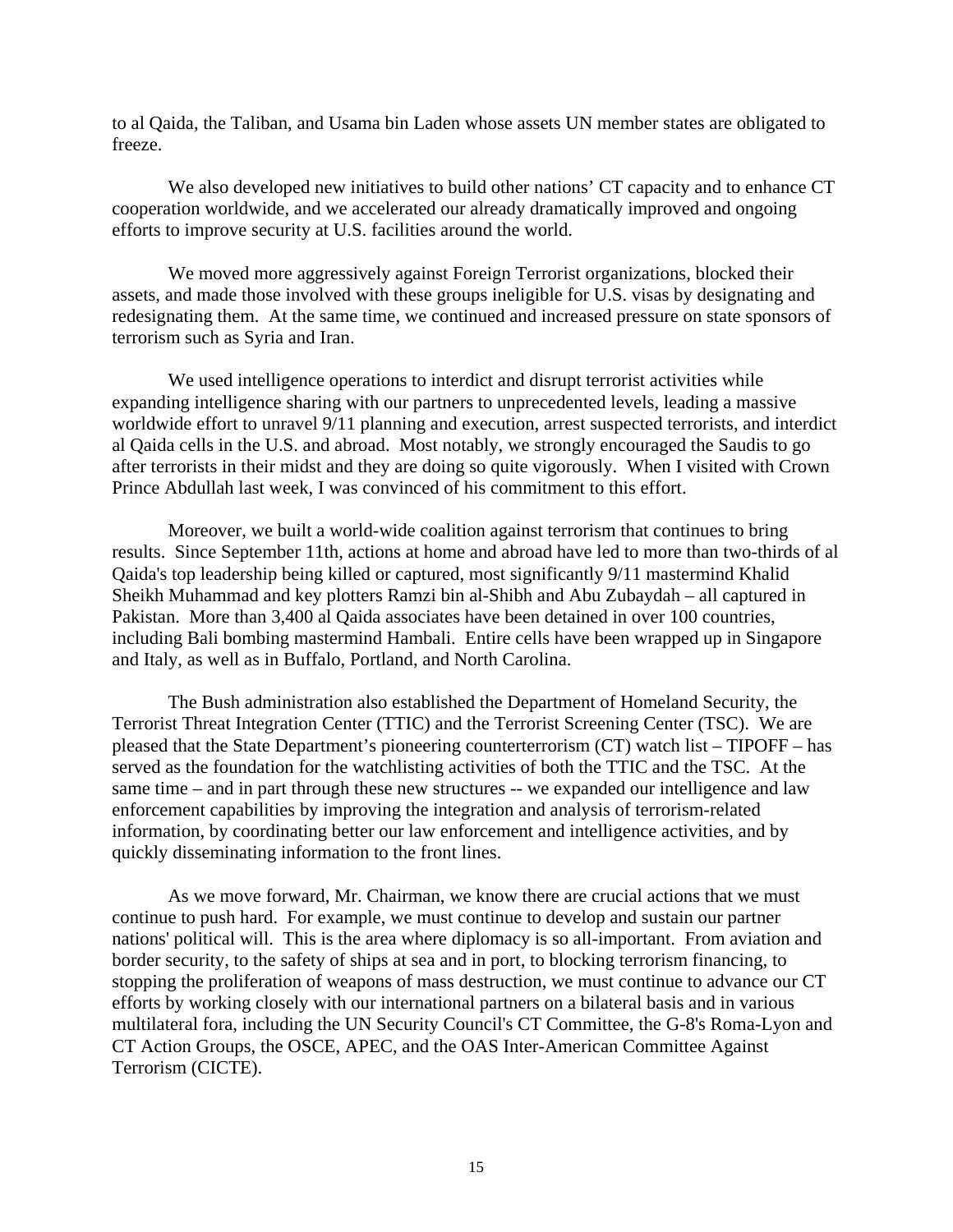Similarly, we must continue to enhance foreign government capacity to combat terrorism. We are working hard to address the considerable gaps (diplomatic, financial, military, law enforcement, and intelligence) some countries face today and will likely face in the future as the terrorism threat continues to change and grow. The State Department's key CT capacity-building programs include:

- CT finance training and technical assistance;
- Diplomatic Security Anti-Terrorism Assistance (DS/ATA) program, which provides tactical, investigative, consequence management, and interagency coordination assistance; and
- The Terrorism Interdiction Program, which enhances host government's border security.

We must also continue to enhance CT coordination, both internally among our own activities and agencies, and with our partners. We have made significant progress, but more needs to be done to improve information-sharing, database development, and planning and operations among our diplomatic, law enforcement, intelligence and military agencies. We need as well to look for ways to ensure that our friends and allies get the timely and comprehensive intelligence and law enforcement information they need to work with us successfully.

Likewise, we must continue to encourage all countries to criminalize terrorism and terrorism finance. The State Department is working on a bilateral and multilateral basis to urge countries to ratify the 12 UN international conventions and protocols, and fold these legal instruments into domestic legal systems.

We must also continue our efforts to protect our people serving overseas. As I mentioned earlier, General Williams is improving the security of our overseas buildings as fast as he can. Since March 2001 we have built 12 new secure facilities and are working on 25 more at a rate now of 10 per year. We more than quadrupled funding, from about three-quarters of a billion dollars to \$4B, for our secure construction projects. Every U.S. mission has received security upgrades in the form of shatter-resistant window film, reinforced perimeter walls, and other measures. We are reaching out now to overseas schools where U.S. children are students, and to our recreational facilities for our employees overseas, to increase their security a well. With the superb help of the Congress, we have made enormous progress in this regard, but there is much more that we need to do. And we have a long-range building plan to do it. The total cost of executing this plan is over \$17 billion, but we remain confident that the Congress will continue to support these efforts. We remain confident that our efforts to make our people overseas more and more secure, will succeed.

But, I must be candid and tell you that despite this solid progress, the danger persists. Recent audiotapes by al Qaida's leaders continue to call for further violence and threaten the U.S., our allies, and our friends. To continue to combat these terrorists, we must sustain and even redouble our efforts, always keeping in mind that the terrorists are learning about our methods and so we must develop new tactics that enable us to continue our success.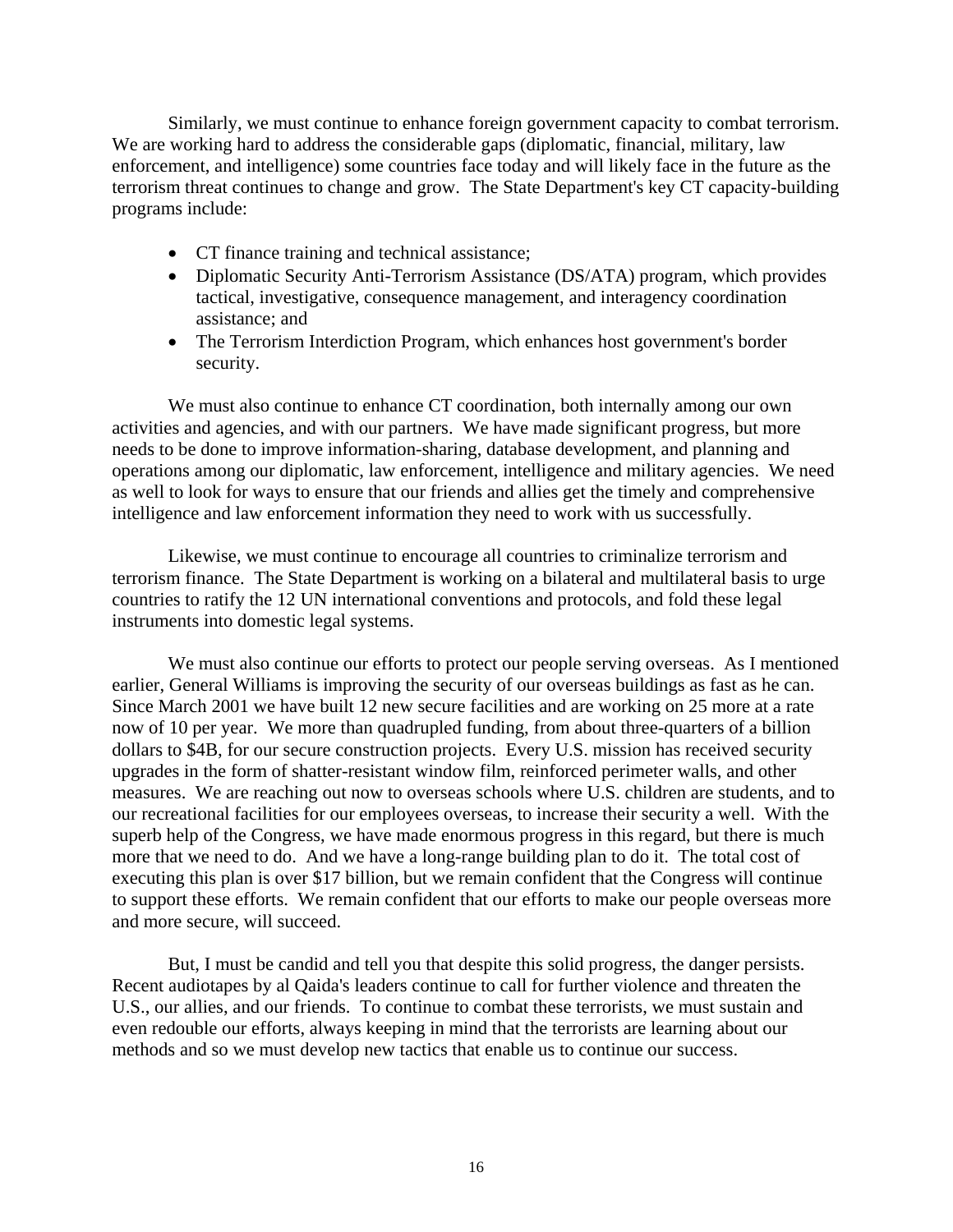More in the long-term sense, we must continue our efforts to diminish the underlying conditions that create opportunities for terrorists to exploit. As I have said before, poverty, corruption, religious conflict, and ethnic strife breed frustration, hopelessness and resentment - and ideological entrepreneurs know how to turn those emotions into either support for terrorism or acquiescence to it. Worse, they know how to recruit their ranks from such conditions.

At the forefront of these efforts is our initiative to expand democracy in the Middle East This initiative is critical to eradicating international terrorism. We are increasing our diplomatic and assistance activities in the Middle East to promote democratic voices -- focusing particularly on women -- in the political process, support increased accountability in government, assist local efforts to strengthen respect for the rule of law, assist independent media, and invest in the next generation of leaders.

As the President emphasized in his speech last November at the National Endowment for Democracy (NED), transformation of the Greater Middle East is of vital importance to the future of peace and stability in that region as well as to the national security of the United States. As long as freedom and democracy do not flourish in the Middle East, resentment and despair will continue to grow -- and the region will serve as an exporter of violence and terror to free nations. For the United States, promoting democracy and freedom in the Middle East is a difficult, yet essential calling.

In April 2003, the Administration launched the Middle East Partnership Initiative (MEPI), an intensive inter-agency effort to support political and education reform and economic development in the region. The President continued his commitment to this initiative by providing \$150 million in FY05 for these efforts.

Moreover, to enhance this government effort with a key NGO, the President has doubled the NED budget to \$80 million specifically to create a Greater Middle East Leadership and Democracy Initiative. NED is a leader in efforts to strengthen democracy and tolerance around the world through its work with civil society. We want that work to flourish.

As President Bush said in his November speech at NED: "The United States has adopted a new policy, a forward strategy of freedom in the Middle East. This strategy requires the same persistence and energy and idealism we have shown before. And it will yield the same results. As in Europe, as in Asia, as in every region of the world, the advance of freedom leads to peace."

We also know that democracy flourishes with freedom of information and exposure to diverse ideas. Therefore, we are promoting expansion of democracy in the Middle East by providing public access to information through exchange programs and radio and television broadcasting.

Our new public diplomacy efforts include the Partnerships for Learning (P4L) and Youth Exchange and Study (YES) initiatives to reach a younger and more diverse audience through academic and professional exchange programs. In FY05, the P4L and the YES programs, funded at \$61 million, will focus more on youth of the Muslim world, specifically targeting nontraditional, non-elite, often female and non-English speaking youth.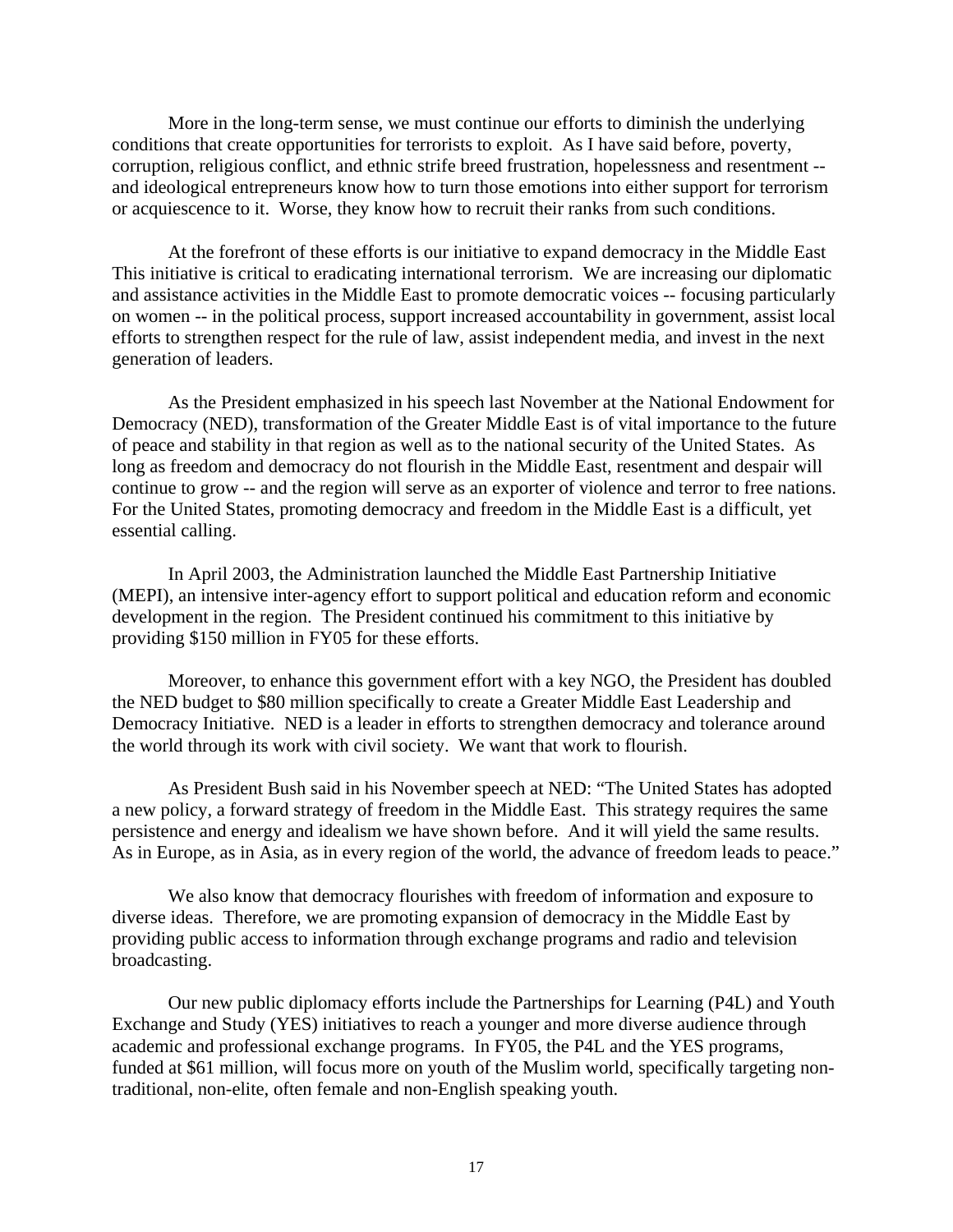U.S. broadcasting initiatives in the Middle East encourage the development of a free press in the American tradition and provide Middle Eastern viewers and listeners access to a variety of ideas. We revamped our Arabic radio broadcasts in 2002 with the introduction of Radio *Sawa*, which broadcasts to the region twenty-four hours a day. As a result, audience size for our Arabic broadcasting increased from under 2 percent in 2001 to over 30 percent in 2003. Based on this successful model, we introduced Radio Farda to broadcast to Iran around the clock. The FY05 President's Budget Request provides over \$70 million for Arabic and Persian radio and television broadcasts to the Middle East. Last month, we launched the Middle East Television Network, an Arabic language satellite network that will have the capability of reaching millions of viewers and will provide a means for Middle Easterners to better understand democracy and free market policies, as well as the U.S. and its people. This network kicked off on February 14 with nine hours per day of broadcasting. Now the broadcasting is 24/7.

We have also put in place an innovative approach to development assistance, one that will help us in drying up the swamp and alleviating the conditions terrorists require to recruit successfully. The President's Millennium Challenge Account (MCA) is funding initiatives to improve the economies and standards of living of qualified developing countries. Afghanistan, Indonesia, Pakistan, and Yemen, for examples, are on the list of prospective countries already.

The Congress appropriated \$1 billion for MCA for FY04 and our FY05 Budget request of \$2.5 billion makes a significant second year increase and paves the way to reaching the President's commitment of \$5 billion in FY06. With this program, we plan to revolutionize the way we aid development overseas. This cannot help but have a positive effect on some of the deplorable conditions that currently provide sustenance to terrorists. And we will execute this new approach to development assistance at the same time we continue to carry out the good works of USAID.

Continuing with our strategic moves, we have put in place an entirely new relationship with Pakistan, as I touched on earlier. Some view this new relationship as a temporary marriage of convenience. I do not. President Bush does not. Those who do underestimate the strength of our mutual commitment and lack the vision to realize the promise of our partnership.

President Bush's proposed five-year \$3 billion aid package for Pakistan embodies America's abiding commitment to Pakistan. The package contains an economic component which supports poverty reduction and will help Pakistan's people prepare for success in the 21<sup>st</sup> Century. Our assistance will promote the expansion of Pakistan's economy and we will contribute to that country's overall macroeconomic stability through debt relief, building on the one billion dollars in bilateral official debt we have already forgiven. Our funding will help improve the lives of Pakistan's people by enabling the government to increase its spending on education reform, on basic health care, and to provide rural communities with reliable sources of water. We will continue to work with Pakistan to strengthen civil society and independent media, promote respect for human rights and the rule of law, and train new legislators for participation in democratic institutions. We are committed to Pakistan's full recovery and entry into the world of peace and prosperity.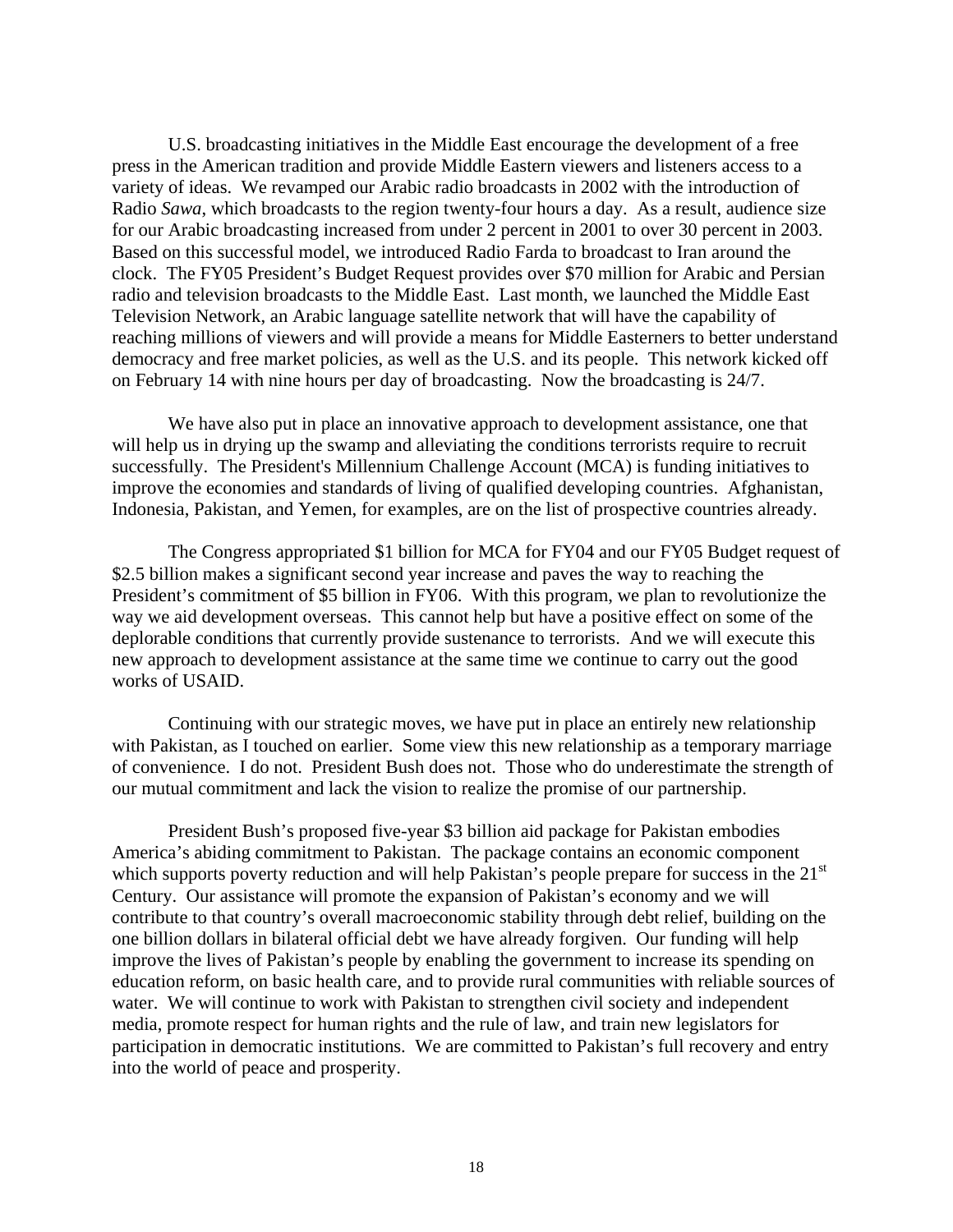But at the pinnacle of our long-term, strategic efforts sit Iraq and Afghanistan. We simply must ensure both countries' transition to full and secure constitutional democracies. And we are hard at work at this all-important task.

The United States faces one of its greatest challenges in developing a secure, free and prosperous Iraq. We are contributing almost \$21 billion in reconstruction funds and humanitarian assistance to this effort. The World Bank and the International Monetary Fund are expected to provide another \$4 to 8 billion in loans and grants over the next three years. These resources, coupled with the growing assistance of international donors, will ease the transition from dictatorship to democracy and lay the foundation for a market economy and a political system that respects human rights and represents the voices of all Iraqis.

 The Coalition Provisional Authority (CPA) and the Iraqi Governing Council (IGC) have made great strides in the areas of security, economic stability and growth, and democratization. Iraqi security forces now comprise more than half of the total security forces in the country. In addition, the CPA has established a New Iraqi Army, issued a new currency and refurbished and equipped schools and hospitals. And, as you know, the CPA is taking steps to help the Iraqi people form a truly sovereign government this summer.

 Much work remains to be done. Working with our coalition partners, we will continue to train Iraqi police, border guards, the Civil Defense Corps and the Army in order to ensure the country's security as we effect a timely transition to democratic self-governance and a stable future.

 At the same time, we are helping provide critical infrastructure, including clean water, electricity and reliable telecommunications systems which are essential for meeting basic human needs as well as for economic and democratic development. Thousands of brave Americans, military and civilian, are in Iraq now working tirelessly to help Iraqis succeed in this historic effort. Alongside their military colleagues, USAID, State Department and the Departments of the Treasury and Commerce are working to implement infrastructure, democracy building, education, health and economic development programs. These efforts are producing real progress in Iraq.

As a definitive example of this progress, on March 8, the IGC formally signed the Transitional Administrative Law (TAL) – essentially an interim constitution for Iraq. This was a remarkable milestone. The TAL recognizes freedom of religion and expression, the right to assemble and to organize political parties, and other fundamentally democratic principles, as well as prohibiting discrimination based on gender, nationality or religion. This is a huge step for the people of Iraq and for the region – a step toward constitutional democracy. It is a step that just a year ago, Iraqis would not have imagined possible.

 We face a similar challenge in Afghanistan. There, the U.S. is committed to helping build a stable and democratic country that is free from terror and no longer harbors threats to our security. We have demonstrated our commitment to this effort by providing over \$3.7 billion in economic and security assistance to Afghanistan since 2001.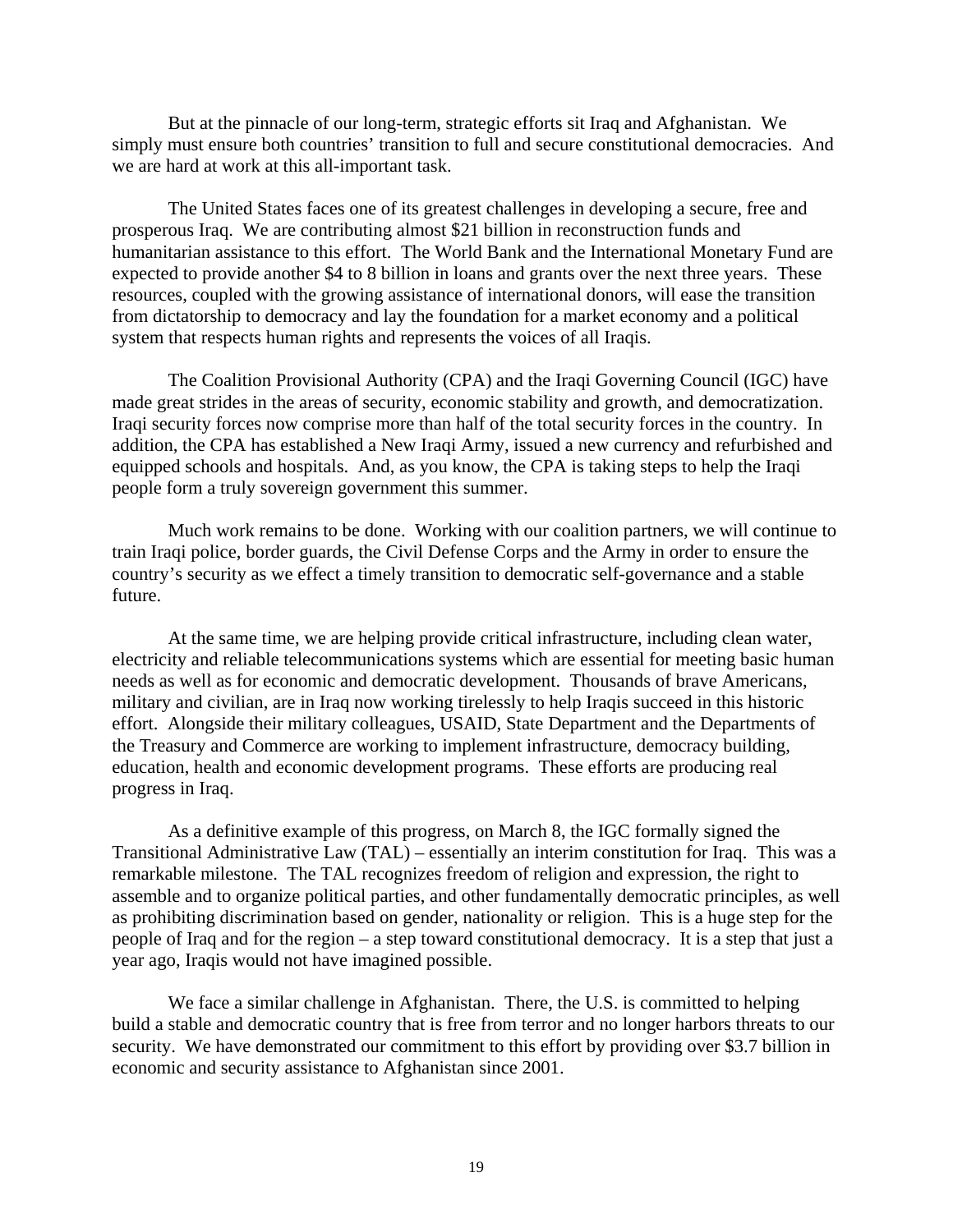Through our assistance and the assistance of the international community, the government of Afghanistan is successfully navigating the transition that began in October 2001. Afghanistan adopted a constitution earlier this year and is preparing for democratic national elections in June. With technical assistance from the U.S., Afghanistan successfully introduced a new stable currency in October 2002 and is working to improve revenue collection in the provinces. The lives of women and girls are improving as women pursue economic and political opportunities and girls return to school. Since 2001, the United States has rehabilitated 205 schools and 140 health clinics and trained fifteen battalions of the Afghan National Army (ANA). Also, President Bush's commitment to de-mine and repave the entire stretch of the Kabul-Kandahar highway was fulfilled. The road had not been functional for over 20 years. What was once a 30-hour journey can now be accomplished in 5 or 6 hours.

While the Afghanistan of today is very different from the Afghanistan of September 2001, there is still much left to accomplish. In the near-term, the United States will assist the government of Afghanistan in its preparations for elections this summer to ensure that they are free and fair. To demonstrate tangible benefits to the Afghan people, we will continue to implement assistance on an accelerated basis. The FY05 Budget request contains \$1.2 billion in assistance for Afghanistan that will be focused on education, health, infrastructure, and assistance to the ANA, including drawdown authority and Department of Defense "train and equip." For example, U.S. assistance efforts will concentrate on rehabilitation and construction of an additional 275 schools and 150 health clinics by June 2004, and complete training and equipping of 10,000 soldiers. To date, we have provided more than \$50 million to fund demining operations and mine risk education for the civilian population, and we plan to provide over \$11 million in FY04 to fund demining operations by Afghan NGOs. The U.S. and its partners, Japan and Saudi Arabia, will also extend the Kabul-Kandahar road to Herat so that people and commerce will be linked East and West across Afghanistan with a ground transportation link between three of the largest cities.

Next week, I will travel to Berlin to attend a conference whose purpose is to continue international support to ensure progress in Afghanistan continues. At the conference, we will underscore our firm commitment to reconstruction and democracy in Afghanistan. We will pledge \$1 billion for this purpose – to be added to the \$1.2 billion we pledged in Dubai in September 2003. This will increase our total FY04 assistance package approved by the Congress to \$2.2 billion.

Earlier, I placed Iraq and Afghanistan at the very top of our strategic priorities. Close to that point also is the Israeli-Palestinian situation and the Middle East Peace process overall. The Palestinians must stop terrorist attacks against Israel and we must get back on the Road Map and we must begin moving toward realization of the President's two-state vision. We are deeply troubled by this week's events in Gaza. There is no doubt about Israel's right to self defense against the brutal use of terror by Hamas and other terrorist organizations. At the same time, we believe that a targeted assassination such as that conducted by Israel this week increases tension and does not help efforts to resume progress towards peace. We believe that all sides need to remain focused on measures to bring an end to the terror and violence and to avoid actions that escalate tensions. We want all parties to avoid actions that would make more difficult the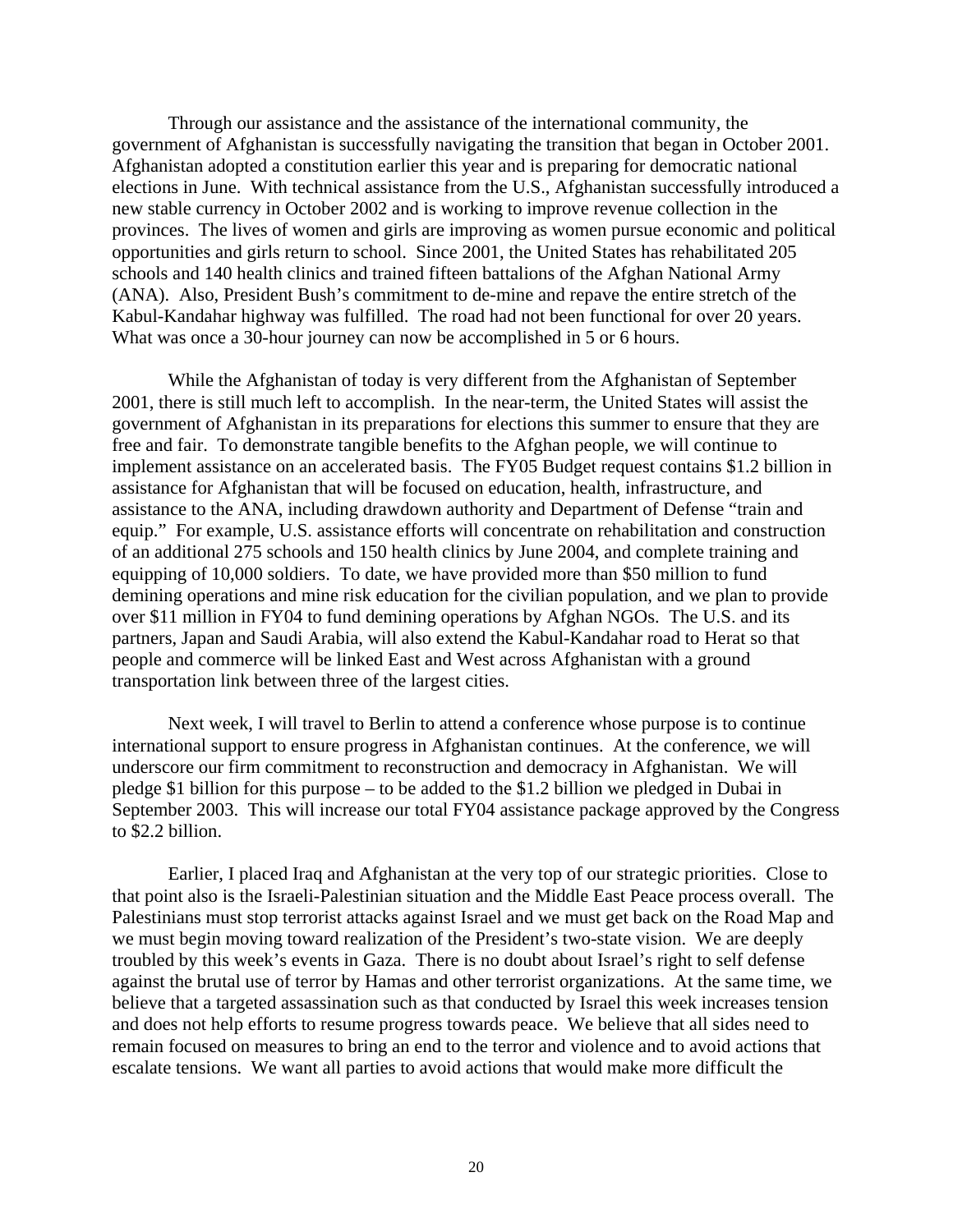restoration of calm. We know that bringing peace to the Middle East involves meeting the difficulties of such challenging situations and getting back to the Road Map.

Now, let me tell you how much President Bush values and supports the work our partners are doing in the war on terrorism. These partners are crucial to our strategy and will continue to be so until the war on terrorism is won.

The President established a clear policy to work with other nations to meet the challenges of defeating terror networks with global reach. This commitment extends to the front-line states that have joined us in the war on terrorism and to those nations that are key to the successful transitions to democracy in Iraq and Afghanistan.

Our assistance enables countries cooperating closely with the United States to prevent future attacks, improve counter-terrorism capabilities and tighten border controls. Our FY05 Budget for International Affairs provides more than \$5.7 billion for assistance to countries around the world that have joined us in the war on terrorism, including Turkey, Jordan, Afghanistan, Pakistan, Indonesia and the Philippines.

U.S. assistance has also resulted in unparalleled law enforcement and intelligence cooperation that has destroyed terrorist cells, disrupted terrorist operations and prevented attacks. There are many counterterrorism successes in cooperating countries and international organizations. For example:

- Pakistan has apprehended more than 500 al Qaida terrorists and members of the Taliban through the leadership of President Musharraf, and it has implemented stronger border security measures and law enforcement cooperation throughout the country. As you know, Pakistani soldiers were involved just last week in heavy fighting in the border areas between their country and Afghanistan.
- Jordan continues its strong counterterrorism efforts, including arresting two individuals with links to al Qaida who admitted responsibility for the October 2002 murder of USAID Foreign Service officer Lawrence Foley in Amman.
- The North Atlantic Treaty Organization has endorsed an ambitious transformation agenda designed to enhance its capabilities by increasing deployment speed and agility to address new threats of terrorism.
- Colombia has developed a democratic security strategy as a blueprint for waging a unified, aggressive counterterror-counternarcotics campaign against designated foreign terrorist organizations and other illegal, armed groups.
- The U.S. and its Southeast Asian allies and friends have made significant advances against the regional terrorist organization Jemaah Islamiyah which was responsible for the Bali attack in 2002 that killed more than 200 people. In early August 2003, an Indonesian court convicted and sentenced to death a key figure in that bombing.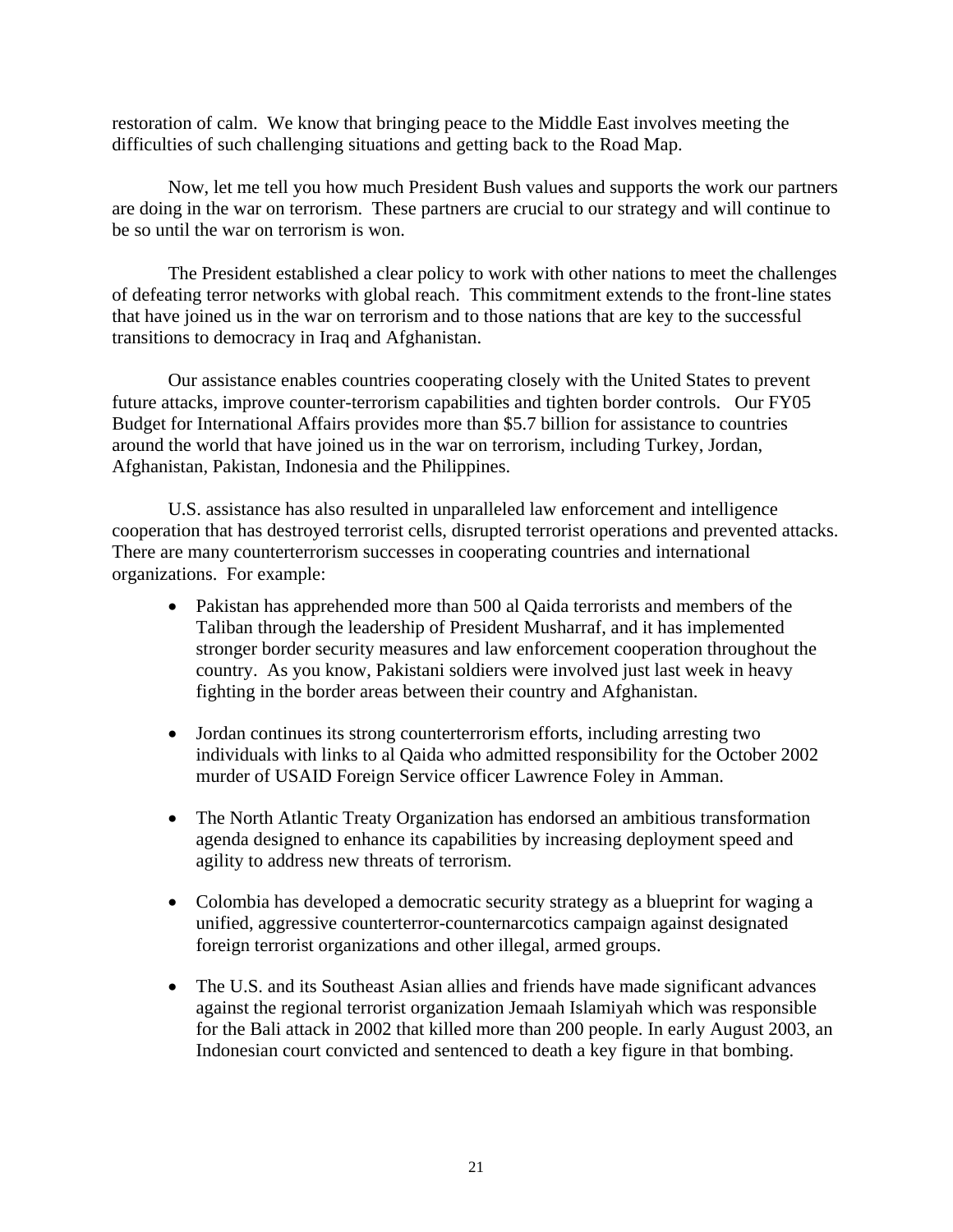While progress has been made attacking terrorist organizations both globally and regionally, much work remains to be done. The FY05 President's Budget strengthens our financial commitment to our coalition partners to wage the global war on terror. Highlights of the President's request include \$700 million for Pakistan to help advance security and economic opportunity for Pakistan's citizens, including a multi-year educational support program; \$461 million for Jordan to increase economic opportunities for Jordanian communities and strengthen Jordan's ability to secure its borders; and \$577 million for Colombia to support President Uribe's unified campaign against drugs and terrorism.

Mr. Chairman, one of the aspects of the War on Terrorism that gives us a particular sense of urgency is proliferation of weapons of mass destruction. These terrible weapons are becoming easier to acquire, build, hide, and transport. Stopping their proliferation is one of the world's most important tasks.

On February 11, President Bush proposed seven measures to strengthen the world's efforts to prevent the spread of WMD:

- Expand the Proliferation Security Initiative (PSI) to address more than shipments and transfers; even to take direct action against proliferation networks.
- Call on all nations to strengthen the laws and international controls that govern proliferation, including passing the UNSCR requiring all states to criminalize proliferation, enact strict export controls, and secure sensitive materials.
- Expand our efforts to keep Cold War weapons and other dangerous materials out of the hands of terrorists -- efforts such as those accomplished under Nunn-Lugar.
- Close the loophole in the Nuclear Nonproliferation Treaty that allows states such as Iran to produce nuclear material that can be used to build bombs under the cover of civilian nuclear programs.
- Universalize the IAEA Additional Protocol.
- Create a special committee on the IAEA Board of Governors to focus on safeguards and verification.
- And, finally, disallow countries under investigation for violating nuclear nonproliferation treaties from serving on the IAEA Board of Governors.

As the President has said, the nexus of terrorists and WMD is a new and unique threat. It comes not with ships and fighters and tanks and divisions, but clandestinely, in the dark of the night. But the consequences are devastating. No President can afford to ignore such a threat. And President Bush is not ignoring it.

Mr. Chairman, Mr. Vice Chairman, Members of the Commission, I want to leave you with my thoughts on what I consider a fundamental of terrorism -- and it is a frightening